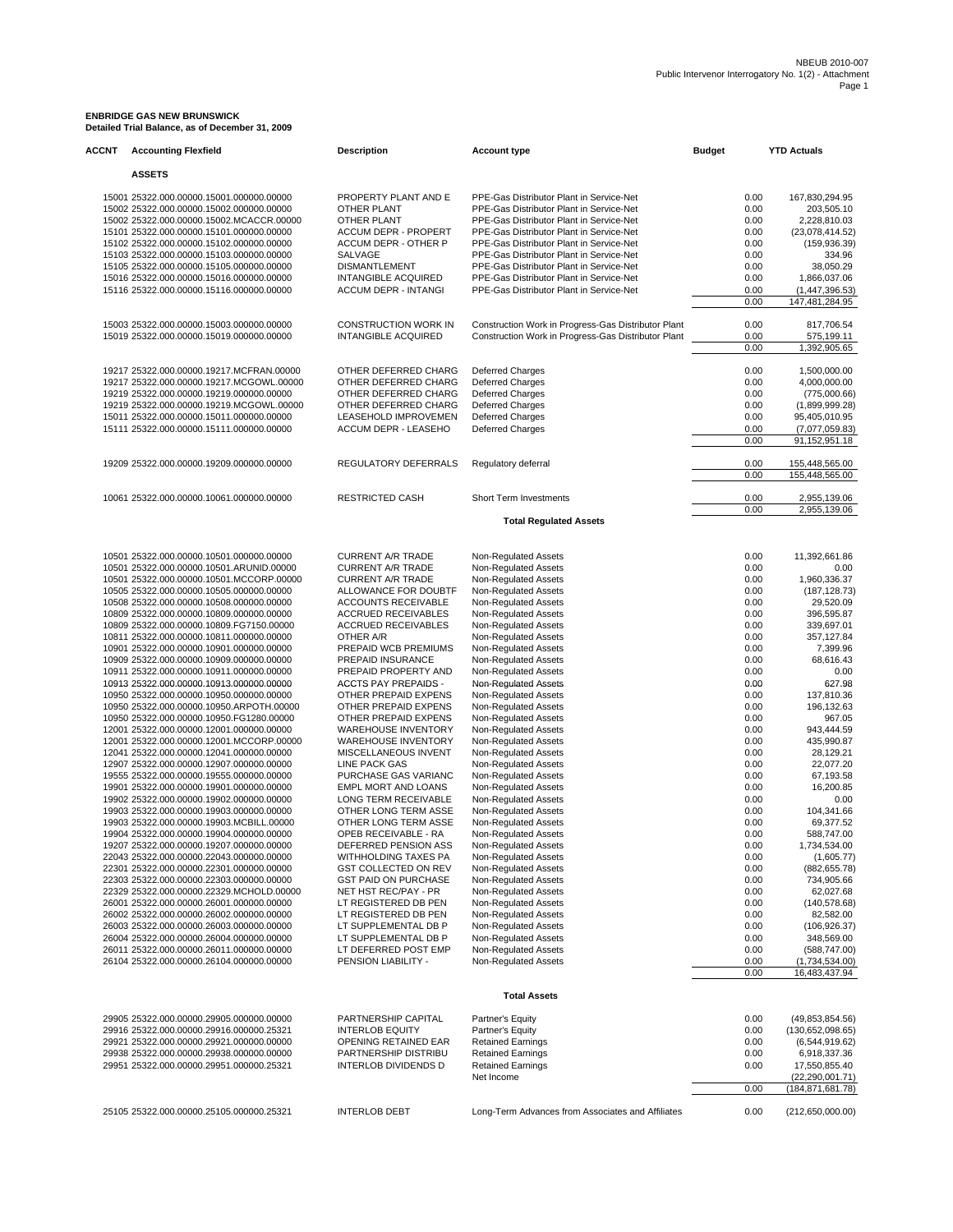#### NBEUB 2010-007 Public Intervenor Interrogatory No. 1(2) - Attachment Page 2

|                                          |                             |                               | 0.00 | (212.650.000.00) |
|------------------------------------------|-----------------------------|-------------------------------|------|------------------|
|                                          |                             |                               |      |                  |
| 10003 25322.000.00000.10003.000000.00000 | <b>TD OPERATING CASH</b>    | Non-Regulated Liabilities     | 0.00 | 4,788,740.33     |
| 10003 25322.000.00000.10003.APPYMT.00000 | <b>TD OPERATING CASH</b>    | Non-Regulated Liabilities     | 0.00 | 37,682.03        |
| 10025 25322.000.00000.10025.000000.00000 | TD OPERATING (US) CA        | Non-Regulated Liabilities     | 0.00 | (158, 354.49)    |
| 10025 25322.000.00000.10025.PS0304.00000 | TD OPERATING (US) CA        | Non-Regulated Liabilities     | 0.00 | (8,614.48)       |
| 10451 25322.000.00000.10451.000000.00000 | PETTY CASH                  | Non-Regulated Liabilities     | 0.00 | 127.53           |
| 10463 25322.000.00000.10463.000000.00000 | CDN CASH CLEARING -         | Non-Regulated Liabilities     | 0.00 | (6,416,421.95)   |
| 21001 25322.000.00000.21001.000000.00000 | <b>ACCOUNTS PAYABLE - O</b> | Non-Regulated Liabilities     | 0.00 | (160, 534.93)    |
| 21003 25322.000.00000.21003.000000.00000 | <b>ACCOUNTS PAYABLE - N</b> | Non-Regulated Liabilities     | 0.00 | (458, 238.28)    |
| 21006 25322.000.00000.21006.000000.00000 | <b>DISCOUNTS</b>            | Non-Regulated Liabilities     | 0.00 | (549.31)         |
| 21101 25322.000.00000.21101.000000.00000 | GOODS REC'D NOT INVO        | Non-Regulated Liabilities     | 0.00 | (133, 144.96)    |
| 21101 25322.000.00000.21101.MCCORP.00000 | GOODS REC'D NOT INVO        | Non-Regulated Liabilities     | 0.00 | (384, 601.64)    |
| 21113 25322.000.00000.21113.000000.00000 | OTHER ACCRUED LIABIL        | Non-Regulated Liabilities     | 0.00 | (6,425,052.22)   |
| 21301 25322.000.00000.21301.000000.10001 | <b>INTERCO A/P - ORACLE</b> | Non-Regulated Liabilities     | 0.00 | (235, 444.31)    |
| 21301 25322.000.00000.21301.000000.25022 | <b>INTERCO A/P - ORACLE</b> | Non-Regulated Liabilities     | 0.00 | (1,857.19)       |
| 21301 25322.000.00000.21301.000000.25102 | <b>INTERCO A/P - ORACLE</b> | Non-Regulated Liabilities     | 0.00 | (100, 218.47)    |
| 21301 25322.000.00000.21301.000000.25312 | <b>INTERCO A/P - ORACLE</b> | Non-Regulated Liabilities     | 0.00 | (2, 122, 723.29) |
| 21301 25322.000.00000.21301.000000.25321 | <b>INTERCO A/P - ORACLE</b> | Non-Regulated Liabilities     | 0.00 | 0.00             |
| 21301 25322.000.00000.21301.000000.25502 | <b>INTERCO A/P - ORACLE</b> | Non-Regulated Liabilities     | 0.00 | (2,563.00)       |
| 21301 25322.000.00000.21301.000000.26222 | <b>INTERCO A/P - ORACLE</b> | Non-Regulated Liabilities     | 0.00 | 9,138.28         |
| 21301 25322.000.00000.21301.000000.40002 | <b>INTERCO A/P - ORACLE</b> | Non-Regulated Liabilities     | 0.00 | (8,657.73)       |
| 21301 25322.000.00000.21301.000000.40121 | <b>INTERCO A/P - ORACLE</b> | Non-Regulated Liabilities     | 0.00 | (27,988.48)      |
| 21303 25322.000.00000.21303.000000.25102 | AFFILIATE A/P - ORAC        | Non-Regulated Liabilities     | 0.00 | (33,801.75)      |
| 21402 25322.000.00000.21402.000000.00000 | PROJECT MISC TRXN CL        | Non-Regulated Liabilities     | 0.00 | (29, 161.78)     |
| 21831 25322.000.00000.21831.000000.00000 | <b>FLEXIBLE BENEFITS</b>    | Non-Regulated Liabilities     | 0.00 | 18,087.50        |
| 23003 25322.000.00000.23003.000000.00000 | <b>CONTRACTORS HOLDBKS</b>  | Non-Regulated Liabilities     | 0.00 | (1,381,444.93)   |
| 23005 25322.000.00000.23005.000000.00000 | DEFERRED PROJ REVENU        | Non-Regulated Liabilities     | 0.00 | (23, 269.59)     |
| 23009 25322.000.00000.23009.000000.00000 | OTHER CURR LIABILITI        | Non-Regulated Liabilities     | 0.00 | (935, 389.96)    |
| 23009 25322.000.00000.23009.FG2420.00000 | <b>OTHER CURR LIABILITI</b> | Non-Regulated Liabilities     | 0.00 | 123,247.99       |
| 23021 25322.000.00000.23021.000000.00000 | <b>SECURITY DEPOSITS</b>    | Non-Regulated Liabilities     | 0.00 | (72, 270.61)     |
| 23203 25322.000.00000.23203.000000.00000 | ACCRUED INTEREST PAY        | Non-Regulated Liabilities     | 0.00 | (7,242.61)       |
| 23313 25322.000.00000.23313.000000.25321 | <b>INTERLOB INTEREST RE</b> | Non-Regulated Liabilities     | 0.00 | (931, 863.75)    |
|                                          |                             |                               | 0.00 | (15.082.386.05)  |
|                                          |                             |                               |      |                  |
|                                          |                             | Tatal LightHistory and Family |      |                  |

#### **Total Liabillities and Equity**

| 35233 25322.000.00000.35233.PS0151.00000 | <b>GAS TRANSMISSION AND</b> | Operating Revenue-Gas distribution           | 0.00 | 1,700.00                   |
|------------------------------------------|-----------------------------|----------------------------------------------|------|----------------------------|
| 35233 25322.000.00000.35233.PS0152.00000 | <b>GAS TRANSMISSION AND</b> | Operating Revenue-Gas distribution           | 0.00 | (7, 558, 634.82)           |
| 35233 25322.000.00000.35233.PS0153.00000 | <b>GAS TRANSMISSION AND</b> | Operating Revenue-Gas distribution           | 0.00 | (6,501,235.29)             |
| 35233 25322.000.00000.35233.PS0154.00000 | <b>GAS TRANSMISSION AND</b> | Operating Revenue-Gas distribution           | 0.00 | (4,679,607.30)             |
| 35233 25322.000.00000.35233.PS0155.00000 | <b>GAS TRANSMISSION AND</b> | Operating Revenue-Gas distribution           | 0.00 | (417, 964.22)              |
| 35233 25322.000.00000.35233.PS0157.00000 | <b>GAS TRANSMISSION AND</b> | Operating Revenue-Gas distribution           | 0.00 | (21, 707.10)               |
| 35233 25322.000.00000.35233.PS0251.00000 | <b>GAS TRANSMISSION AND</b> | Operating Revenue-Gas distribution           | 0.00 | (3,490,920.77)             |
| 35233 25322.000.00000.35233.PS0351.00000 | <b>GAS TRANSMISSION AND</b> | Operating Revenue-Gas distribution           | 0.00 | (1,511,640.92)             |
| 35233 25322.000.00000.35233.PS0451.00000 | <b>GAS TRANSMISSION AND</b> | Operating Revenue-Gas distribution           | 0.00 | (1,981,634.23)             |
|                                          |                             |                                              | 0.00 | (26,161,644.65)            |
|                                          |                             |                                              |      |                            |
| 31501 25322.000.00000.31501.000000.00000 | ABC REVENUE                 | <b>Operating Revenue-Miscellanious</b>       | 0.00 | (125, 335.21)              |
| 35223 25322.000.00000.35223.000000.00000 | LATE PAYMENT PENALTI        | <b>Operating Revenue-Miscellanious</b>       | 0.00 | (121, 107.84)              |
| 35225 25322.000.00000.35225.MCSTUP.00000 | <b>TRANSACTIONAL SERVIC</b> | <b>Operating Revenue-Miscellanious</b>       | 0.00 | (34, 728.25)               |
| 35299 25322.000.00000.35299.000000.00000 | OTHER MISCELLANEOUS         | <b>Operating Revenue-Miscellanious</b>       | 0.00 | (8.30)                     |
| 82003 25322.000.00000.82003.000000.00000 | <b>GAIN/LOSS ON DISPOSI</b> | Operating Revenue-Miscellanious              | 0.00 | (73.46)                    |
| 82005 25322.000.00000.82005.000000.00000 | A/P DISCOUNTS TAKEN         | Operating Revenue-Miscellanious              | 0.00 | (194.02)                   |
| 82101 25322.000.00000.82101.000000.00000 | <b>OTHER EXPENSES</b>       | <b>Operating Revenue-Miscellanious</b>       | 0.00 | (6.46)                     |
|                                          |                             |                                              | 0.00 | (281, 453.54)              |
|                                          |                             |                                              |      |                            |
| 82017 25322.000.00000.82017.000000.00000 | OTHER INTEREST INCOM        | Income from Investments                      | 0.00 | (35,007.49)                |
| 82019 25322.000.00000.82019.000000.00000 | <b>INTEREST ON BANK BAL</b> | Income from Investments                      | 0.00 | (7, 522.35)                |
|                                          |                             |                                              | 0.00 | (42, 529.84)               |
|                                          |                             |                                              |      |                            |
| 81401 25322.000.00000.81401.000000.00000 | AEDC - ALLOW FUNDS D        | Allowance for Funds Used During Construction | 0.00 | (22, 331.14)               |
| 81403 25322.000.00000.81403.000000.00000 | AIDC - ALLOW FUNDS D        | Allowance for Funds Used During Construction | 0.00 | (11, 408.94)               |
|                                          |                             |                                              | 0.00 | (33,740.08)                |
| 31551 25322.000.00000.31551.000000.00000 | <b>RETAIL SERVICES SALE</b> | <b>Installation Services-Revenue</b>         | 0.00 | (5,207,229.49)             |
| 31552 25322.000.00000.31552.MCACCR.00000 | <b>SERVICE REVENUE</b>      | <b>Installation Services-Revenue</b>         | 0.00 | (735, 542.28)              |
| 31552 25322.000.00000.31552.PS0100.00000 | <b>SERVICE REVENUE</b>      | <b>Installation Services-Revenue</b>         | 0.00 | (207, 047.48)              |
|                                          | <b>SERVICE REVENUE</b>      | <b>Installation Services-Revenue</b>         |      |                            |
| 31552 25322.000.00000.31552.PS0101.00000 |                             |                                              | 0.00 | (170, 340.54)              |
| 31552 25322.000.00000.31552.PS0515.00000 | <b>SERVICE REVENUE</b>      | <b>Installation Services-Revenue</b>         | 0.00 | (530.00)<br>(1.343.688.35) |
| 31556 25322.000.00000.31556.000000.00000 | <b>COMMERCIAL SERVICES</b>  | <b>Installation Services-Revenue</b>         | 0.00 |                            |
|                                          |                             |                                              | 0.00 | (7,664,378.14)             |
| 41553 25322.000.00000.41553.PS0501.00000 | RETAIL SERVICES EQUI        | Installation Services-Cost of goods sold     | 0.00 | 259,012.20                 |
| 41553 25322.000.00000.41553.PS0502.00000 | RETAIL SERVICES EQUI        | Installation Services-Cost of goods sold     | 0.00 | 228,509.76                 |
| 41553 25322.000.00000.41553.PS0503.00000 | RETAIL SERVICES EQUI        | Installation Services-Cost of goods sold     | 0.00 | (221.25)                   |
| 41553 25322.000.00000.41553.PS0505.00000 | RETAIL SERVICES EQUI        | Installation Services-Cost of goods sold     | 0.00 | 51,414.78                  |
| 41553 25322.000.00000.41553.PS0507.00000 | <b>RETAIL SERVICES EQUI</b> | Installation Services-Cost of goods sold     | 0.00 | 5,195.94                   |
| 41553 25322.000.00000.41553.PS0513.00000 | <b>RETAIL SERVICES EQUI</b> | Installation Services-Cost of goods sold     | 0.00 | 452,719.24                 |
| 41553 25322.000.00000.41553.PS0514.00000 | <b>RETAIL SERVICES EQUI</b> | Installation Services-Cost of goods sold     | 0.00 | 5.919.27                   |
| 41558 25322.000.00000.41558.000000.00000 | FREIGHT COST OF SALE        | Installation Services-Cost of goods sold     | 0.00 | 8,264.90                   |
| 41559 25322.000.00000.41559.000000.00000 | MISCELLANEOUS COST O        | Installation Services-Cost of goods sold     | 0.00 | 28,940.21                  |
| 41559 25322.000.00000.41559.PS0515.00000 | MISCELLANEOUS COST O        | Installation Services-Cost of goods sold     | 0.00 | 18,106.09                  |
| 41560 25322.000.00000.41560.PS0511.00000 | LABOUR COST OF SALES        | Installation Services-Cost of goods sold     | 0.00 | 853,977.05                 |
|                                          |                             |                                              |      |                            |

### **REVENUE**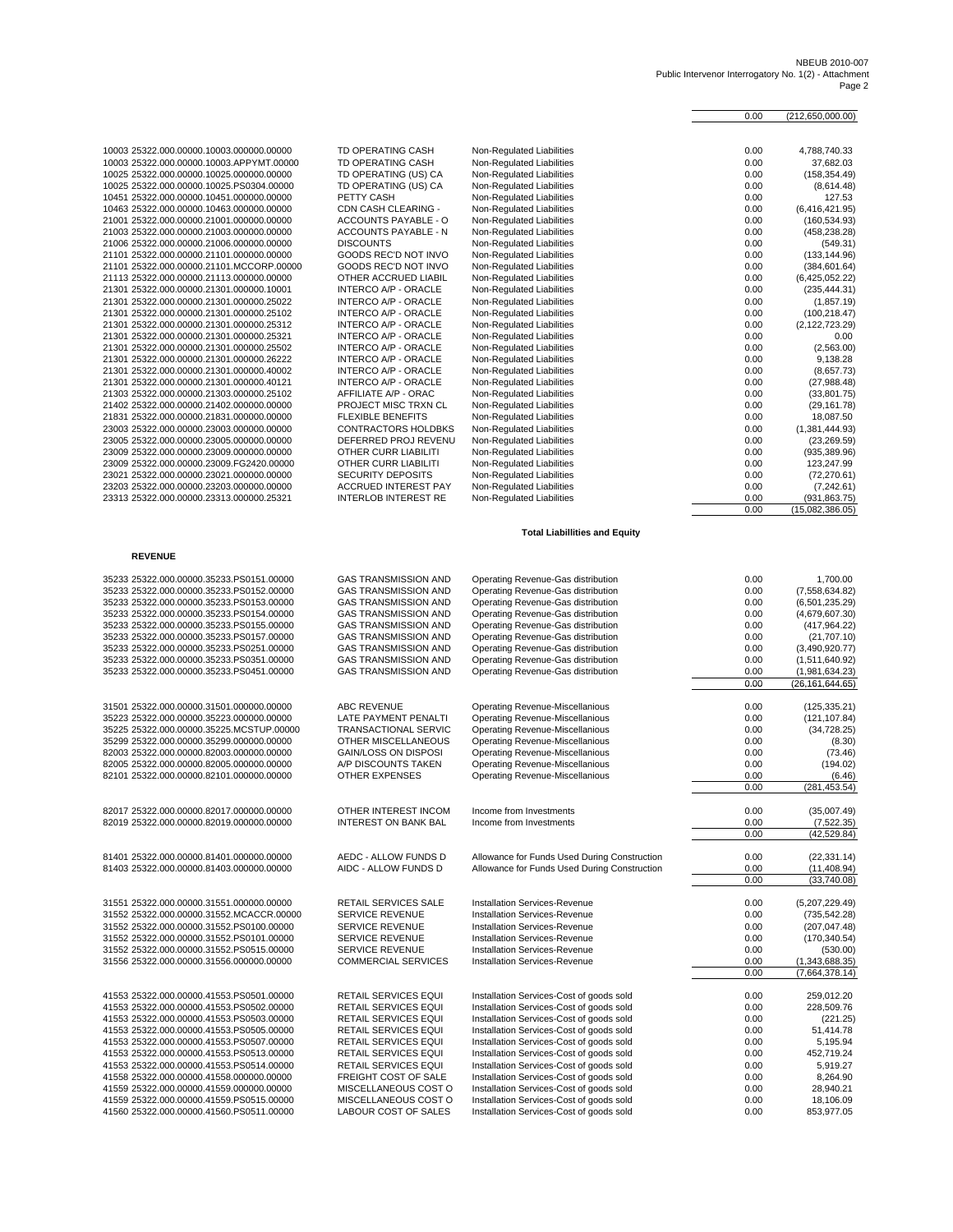## NBEUB 2010-007 Public Intervenor Interrogatory No. 1(2) - Attachment Page 3

|                                                                                      |                                                     | Installation Services-Cost of goods sold                                                    | 0.00              | 6,906.94                   |
|--------------------------------------------------------------------------------------|-----------------------------------------------------|---------------------------------------------------------------------------------------------|-------------------|----------------------------|
| 41561 25322.000.00000.41561.000000.00000<br>41561 25322.000.00000.41561.PS0511.00000 | <b>COMMERCIAL COGS</b><br><b>COMMERCIAL COGS</b>    |                                                                                             | 0.00              |                            |
| 41561 25322.000.00000.41561.PS0513.00000                                             | <b>COMMERCIAL COGS</b>                              | Installation Services-Cost of goods sold<br>Installation Services-Cost of goods sold        | 0.00              | 3,295,117.66               |
| 41562 25322.000.00000.41562.000000.00000                                             | SERVICE COGS                                        | Installation Services-Cost of goods sold                                                    |                   | 666,120.31                 |
|                                                                                      |                                                     |                                                                                             | 0.00<br>0.00      | 341,118.06<br>6,221,101.16 |
|                                                                                      |                                                     |                                                                                             |                   |                            |
| 31001 25322.000.00000.31001.PS0151.00000                                             | <b>GAS SALES - RESIDENT</b>                         | Sale of Gas                                                                                 | 0.00              | (3,852,240.05)             |
| 31001 25322.000.00000.31001.PS0152.00000                                             | <b>GAS SALES - RESIDENT</b>                         | Sale of Gas                                                                                 | 0.00              | (2,851,372.68)             |
| 31001 25322.000.00000.31001.PS0153.00000                                             | <b>GAS SALES - RESIDENT</b>                         | Sale of Gas                                                                                 | 0.00              | (1,456,679.79)             |
| 31001 25322.000.00000.31001.PS0154.00000                                             | <b>GAS SALES - RESIDENT</b>                         | Sale of Gas                                                                                 | 0.00              | (304, 219.73)              |
| 31001 25322.000.00000.31001.PS0155.00000                                             | <b>GAS SALES - RESIDENT</b>                         | Sale of Gas                                                                                 | 0.00              | (831.76)                   |
| 31001 25322.000.00000.31001.PS0157.00000                                             | <b>GAS SALES - RESIDENT</b>                         | Sale of Gas                                                                                 | 0.00              | (29,070.03)                |
| 31101 25322.000.00000.31101.PS0151.00000                                             | <b>T - SERVICE REVENUE</b>                          | Sale of Gas                                                                                 | 0.00              | (1,092,247.24)             |
| 31101 25322.000.00000.31101.PS0153.00000                                             | T - SERVICE REVENUE                                 | Sale of Gas                                                                                 | 0.00              | (294, 741.08)              |
| 31101 25322.000.00000.31101.PS0154.00000                                             | <b>T - SERVICE REVENUE</b>                          | Sale of Gas                                                                                 | 0.00              | (3,821,162.64)             |
| 31101 25322.000.00000.31101.PS0156.00000                                             | <b>T - SERVICE REVENUE</b>                          | Sale of Gas                                                                                 | 0.00              | (465, 319.43)              |
|                                                                                      |                                                     |                                                                                             | 0.00              | (14, 167, 884.43)          |
|                                                                                      |                                                     |                                                                                             |                   |                            |
| 41001 25322.000.00000.41001.FG7020.00000                                             | <b>GAS COSTS - RESIDENT</b>                         | Gas Cost                                                                                    | 0.00              | 62,847.32                  |
| 41001 25322.000.00000.41001.FG7030.00000                                             | <b>GAS COSTS - RESIDENT</b>                         | Gas Cost                                                                                    | 0.00              | (2,923,527.52)             |
| 41001 25322.000.00000.41001.FG7040.00000                                             | <b>GAS COSTS - RESIDENT</b>                         | Gas Cost                                                                                    | 0.00              | 1,732,342.08               |
| 41001 25322.000.00000.41001.FG7110.00000                                             | <b>GAS COSTS - RESIDENT</b>                         | Gas Cost                                                                                    | 0.00              | 6,104,888.23               |
| 41001 25322.000.00000.41001.FG7140.00000                                             | <b>GAS COSTS - RESIDENT</b>                         | Gas Cost                                                                                    | 0.00              | 946,206.14                 |
| 41001 25322.000.00000.41001.FG7150.00000                                             | <b>GAS COSTS - RESIDENT</b>                         | Gas Cost                                                                                    | 0.00              | (13,934.41)                |
| 41001 25322.000.00000.41001.FG7160.00000                                             | <b>GAS COSTS - RESIDENT</b>                         | Gas Cost                                                                                    | 0.00              | 9,000.00                   |
| 41001 25322.000.00000.41001.FG7170.00000                                             | <b>GAS COSTS - RESIDENT</b>                         | Gas Cost                                                                                    | 0.00              | 77,592.01                  |
| 41001 25322.000.00000.41001.FG7180.00000                                             | <b>GAS COSTS - RESIDENT</b>                         | Gas Cost                                                                                    | 0.00              | 3,134,297.31               |
| 41001 25322.000.00000.41001.FG7200.00000                                             | <b>GAS COSTS - RESIDENT</b>                         | Gas Cost                                                                                    | 0.00              | 7,522.35                   |
| 41001 25322.000.00000.41001.FG8020.00000                                             | <b>GAS COSTS - RESIDENT</b>                         | Gas Cost                                                                                    | 0.00              | 1,002,436.90               |
| 41001 25322.000.00000.41001.FG8140.00000                                             | <b>GAS COSTS - RESIDENT</b>                         | Gas Cost                                                                                    | 0.00              | 513,109.17                 |
| 41001 25322.000.00000.41001.FG8170.00000                                             | <b>GAS COSTS - RESIDENT</b>                         | Gas Cost                                                                                    | 0.00              | 16,736.86                  |
| 41001 25322.000.00000.41001.FG8180.00000                                             | <b>GAS COSTS - RESIDENT</b>                         | Gas Cost                                                                                    | 0.00              | 3,258,497.90               |
| 60101 25322.000.25334.60101.FG7000.00000                                             | <b>BASE PAY</b>                                     | Gas Cost                                                                                    | 0.00              | 92,099.20                  |
| 60101 25322.000.25334.60101.FG8000.00000                                             | <b>BASE PAY</b>                                     | Gas Cost                                                                                    | 0.00              | 16,947.11                  |
| 61103 25322.000.25334.61103.000000.00000                                             | STATIONERY PRINTING                                 | Gas Cost                                                                                    | 0.00              | 1,339.60                   |
| 61105 25322.000.25334.61105.000000.00000                                             | COPIER AND OTHER OFF                                | Gas Cost                                                                                    | 0.00              | 577.54                     |
| 61503 25322.000.25334.61503.000000.00000                                             | <b>LEGAL FEES</b>                                   | <b>Gas Cost</b>                                                                             | 0.00              | 10,146.60                  |
| 61715 25322.000.25334.61715.000000.00000                                             | POSTAGE COURIER AND                                 | Gas Cost                                                                                    | 0.00              | 7,953.93                   |
| 70401 25322.000.25334.70401.000000.00000                                             | OFFICE TELEPHONE                                    | Gas Cost                                                                                    | 0.00              | 705.44                     |
| 70503 25322.000.25334.70503.000000.00000                                             | <b>GROUND TRANSPORTATIO</b>                         | Gas Cost                                                                                    | 0.00              | 696.76                     |
| 70505 25322.000.25334.70505.000000.00000                                             | <b>ACCOMMODATION</b>                                | <b>Gas Cost</b>                                                                             | 0.00              | 379.46                     |
|                                                                                      |                                                     |                                                                                             |                   |                            |
| 70507 25322.000.25334.70507.000000.00000                                             |                                                     | <b>Gas Cost</b>                                                                             |                   | 171.89                     |
| 74002 25322.000.25334.74002.IC0027.40121                                             | MEALS AND ENTERTAINM<br>FIXED INTERNAL CHARG        | <b>Gas Cost</b>                                                                             | 0.00              |                            |
| 61109 25322.000.25334.61109.000000.00000                                             | <b>BOOKS AND SUBSCRIPTI</b>                         | Gas Cost                                                                                    | 0.00<br>0.00      | 105,684.72<br>3,168.05     |
|                                                                                      |                                                     | <b>Total Revenue</b>                                                                        | 0.00              | 14, 167, 884. 64           |
|                                                                                      |                                                     |                                                                                             |                   |                            |
|                                                                                      |                                                     |                                                                                             |                   |                            |
| <b>OPERATING EXPENSES</b>                                                            |                                                     |                                                                                             |                   |                            |
|                                                                                      |                                                     |                                                                                             |                   |                            |
| 60101 25322.000.25300.60101.000000.00000                                             | <b>BASE PAY</b>                                     | Operating Expense-Operating & Maintenance                                                   | 822,600.00        | 576,323.46                 |
| 60109 25322.000.25300.60109.000000.00000                                             | TEMPORARY PAYROLL                                   | Operating Expense-Operating & Maintenance Cost                                              | 0.00              | 129,995.88                 |
| 60117 25322.000.25300.60117.000000.00000                                             | <b>VACATION PAY</b>                                 | Operating Expense-Operating & Maintenance Cost                                              | 0.00              | 58,906.70                  |
| 60119 25322.000.25300.60119.000000.00000                                             | SEVERANCE PAY                                       | Operating Expense-Operating & Maintenance Cost                                              | 0.00              | 32,334.00                  |
| 60131 25322.000.25300.60131.000000.00000                                             | STATUTORY HOLIDAY PA                                | Operating Expense-Operating & Maintenance Cost                                              | 0.00              | 27,241.65                  |
| 60133 25322.000.25300.60133.000000.00000                                             | <b>SICK PAY</b>                                     | Operating Expense-Operating & Maintenance Cost                                              | 0.00              | 2,053.69                   |
| 60261 25322.000.25300.60261.000000.00000                                             | <b>EXECUTIVE BENEFITS</b>                           | Operating Expense-Operating & Maintenance Cost                                              | 10,000.00         | 10,000.00                  |
| 61011 25322.000.25300.61011.000000.00000                                             | UNIFORMS AND PROTECT                                | Operating Expense-Operating & Maintenance Cost                                              | 0.00              | 242.51                     |
| 61201 25322.000.25300.61201.000000.00000                                             | PUBLIC AWARENESS AND                                | Operating Expense-Operating & Maintenance Cost                                              | 0.00              | 57.21                      |
| 61299 25322.000.25300.61299.000000.00000                                             | OTHER MATERIALS AND                                 | Operating Expense-Operating & Maintenance Cost                                              | 0.00              | 530.52                     |
| 61503 25322.000.25300.61503.000000.00000                                             | <b>LEGAL FEES</b>                                   | Operating Expense-Operating & Maintenance Cost                                              | 71,000.00         | 9,431.89                   |
| 61511 25322.000.25300.61511.000000.00000                                             | PROFESSIONAL CONSULT                                | Operating Expense-Operating & Maintenance Cost                                              | 108,000.00        | 106,091.60                 |
| 61601 25322.000.25300.61601.000000.00000                                             | CONTRACT SERVICES AN                                | Operating Expense-Operating & Maintenance Cost                                              | 0.00              | 784.00                     |
| 61901 25322.000.25300.61901.000000.00000                                             | DIRECTORS FEES                                      | Operating Expense-Operating & Maintenance Cost                                              | 48,000.00         | 48,000.00                  |
| 61999 25322.000.25300.61999.000000.00000                                             | OTHER OUTSIDE SERVIC                                | Operating Expense-Operating & Maintenance Cost                                              | 20,000.00         | 10,345.37                  |
| 61999 25322.000.25300.61999.000000.00000                                             |                                                     | OTHER OUTSIDE SERVICES (FOperating Expense-Operating & Maintenance Cost                     | 20,400.00         | 0.00                       |
| 70401 25322.000.25300.70401.000000.00000                                             | OFFICE TELEPHONE                                    | Operating Expense-Operating & Maintenance Cost                                              | 7,800.00          | 5,755.39                   |
| 70405 25322.000.25300.70405.000000.00000                                             | CELLULAR AND MOBILE                                 | Operating Expense-Operating & Maintenance Cost                                              | 6,000.00          | 3,546.66                   |
| 70409 25322.000.25300.70409.000000.00000                                             | OTHER TELECOM SERVIC                                | Operating Expense-Operating & Maintenance Cost                                              | 1,320.00          | 735.39                     |
| 70501 25322.000.25300.70501.000000.00000                                             | AIRFARE                                             | Operating Expense-Operating & Maintenance Cost                                              | 9,000.00          | 5,265.65                   |
| 70503 25322.000.25300.70503.000000.00000                                             | <b>GROUND TRANSPORTATIO</b>                         | Operating Expense-Operating & Maintenance Cost                                              | 7,200.00          | 9,421.17                   |
| 70505 25322.000.25300.70505.000000.00000                                             | <b>ACCOMMODATION</b><br><b>MEALS AND ENTERTAINM</b> | Operating Expense-Operating & Maintenance Cost                                              | 6,000.00          | 4,255.36                   |
| 70507 25322.000.25300.70507.000000.00000<br>70509 25322.000.25300.70509.000000.00000 |                                                     | Operating Expense-Operating & Maintenance Cost                                              | 6,000.00          | 5,889.10                   |
|                                                                                      | OTHER TRAVEL EXPENSE                                | Operating Expense-Operating & Maintenance Cost                                              | 0.00              | 17.97                      |
| 70511 25322.000.25300.70511.000000.00000<br>70807 25322.000.25300.70807.000000.00000 | CONFERENCE AND REGIS<br><b>SPONSORSHIPS</b>         | Operating Expense-Operating & Maintenance Cost                                              | 4,000.00          | 85.00                      |
|                                                                                      |                                                     | Operating Expense-Operating & Maintenance Cost                                              | 0.00              | 1,000.00                   |
| 70809 25322.000.25300.70809.000000.00000<br>74002 25322.000.25300.74002.IC0011.00000 | TRADE AND CIVIC MEMB<br>FIXED INTERNAL CHARG        | Operating Expense-Operating & Maintenance Cost<br>Operating Expense-Operating & Maintenance | 25,000.00<br>0.00 | 14,126.35<br>(19,638.16)   |
| 74002 25322.000.25300.74002.IC0011.10001                                             | FIXED INTERNAL CHARG                                | Operating Expense-Operating & Maintenance                                                   | 39,857.00         | 59,496.00                  |
| 74002 25322.000.25300.74002.IC0011.10001                                             | CORPORATE ALLOCATION                                | Operating Expense-Operating & Maintenance                                                   | 0.00              | 19,638.16                  |
| 74002 25322.000.25300.74002.IC0018.25102                                             | FIXED INTERNAL CHARG                                | Operating Expense-Operating & Maintenance                                                   | 19,000.00         | 10,436.48                  |
| 74002 25322.000.25300.74002.IC0022.25102                                             | FIXED INTERNAL CHARG                                | Operating Expense-Operating & Maintenance                                                   | 36,000.00         | 21,401.24                  |
| 79951 25322.000.25300.79951.000000.00000                                             | CAPITAL PROJECT RECO                                | Operating Expense-Operating & Maintenance Cost                                              | 0.00              | (907, 305.66)              |
| 60101 25322.000.25311.60101.000000.00000                                             | <b>BASE PAY</b>                                     | Operating Expense-Operating & Maintenance                                                   | 524,090.23        | 402,581.59                 |
| 60109 25322.000.25311.60109.000000.00000                                             | TEMPORARY PAYROLL                                   | Operating Expense-Operating & Maintenance Cost                                              | 0.00              | 20,876.79                  |

60119 25322.000.25311.60119.00000.00000 SEVERANCE PAY Operating Expense-Operating & Maintenance Cost 0.00 13,429.77<br>60131 25322.000.25311.60131.00000.00000 STATUTORY HOLIDAY PA Operating Expense-O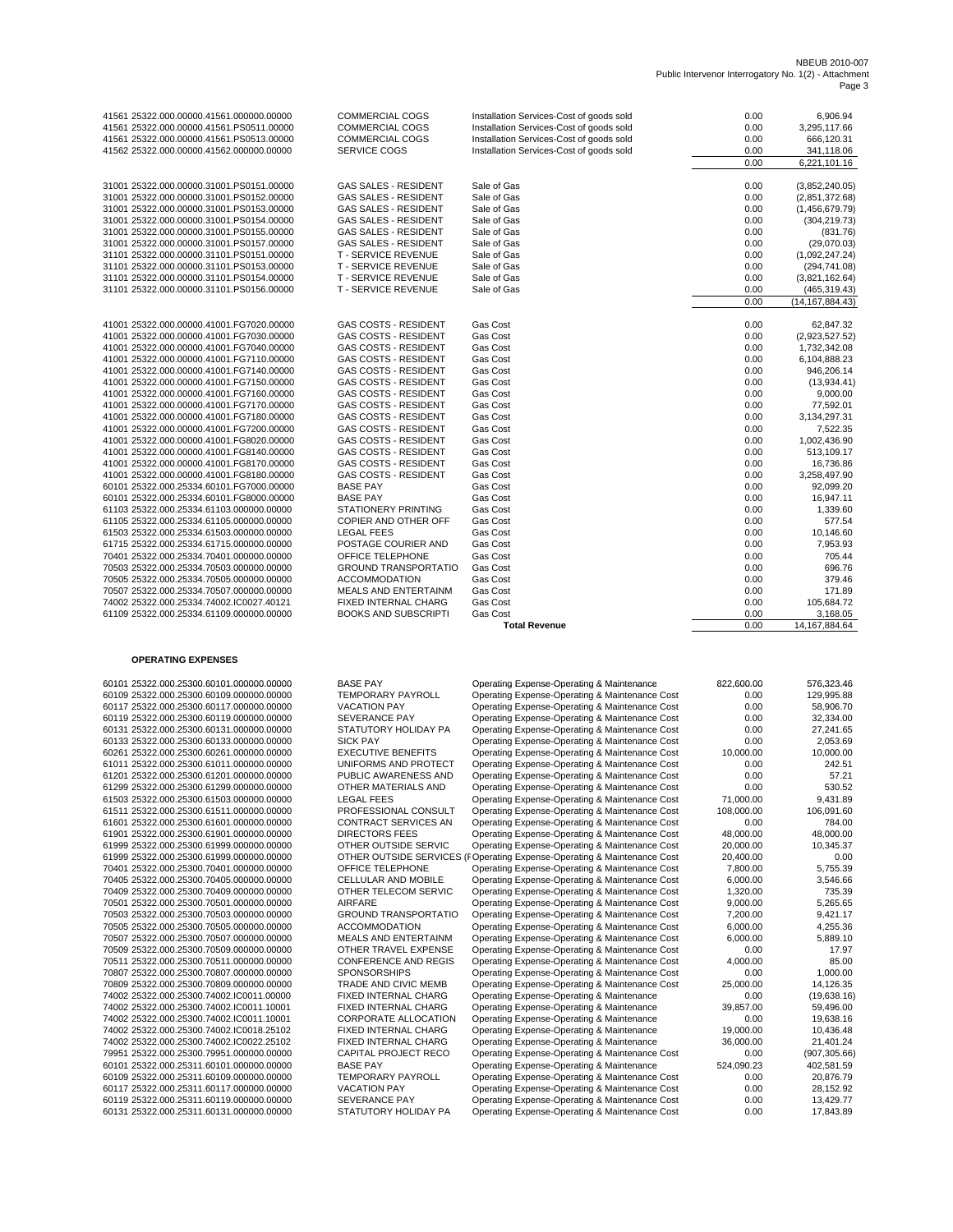60133 25322.000.25311.60133.000000.00000 SICK PAY Operating Expense-Operating & Maintenance Cost 0.00 20,081.95 61105 25322.000.25311.61105.000000.00000 COPIER & OTHER OFFICE SUPOperating Expense-Operating & Maintenance Cost 200.00 0.00 0.00<br>61109 25322.000.25311.61109.000000.00000 BOOKS AND SUBSCRIPTI Operating Expense-Operating & 61109 25322.000.25311.61109.000000.00000 BOOKS AND SUBSCRIPTI Operating Expense-Operating & Maintenance Cost 0.00 185.00 Operating Expense-Operating & Maintenance Cost 61503 25322.000.25311.61503.000000.00000 LEGAL FEES Operating Expense-Operating & Maintenance Cost 2,000.00 4,671.80 61511 25322.000.25311.61511.000000.00000 PROFESSIONAL CONSULT Operating Expense-Operating & Maintenance Cost 0.00 1,370.00 70301 25322.000.25311.70301.000000.00000 OTHER RENTS AND LEAS Operating Expense-Operating & Maintenance Cost 2,200.00 1,776.02 70401 25322.000.25311.70401.000000.00000 OFFICE TELEPHONE Operating Expense-Operating & Maintenance Cost 6,000.00 6,574.96 70501 25322.000.25311.70501.000000.00000 AIRFARE Operating Expense-Operating & Maintenance Cost 2,400.00 242.14 Operating Expense-Operating & Maintenance Cost 70505 25322.000.25311.70505.000000.00000 ACCOMMODATION Operating Expense-Operating & Maintenance Cost 1,800.00 432.44 70507 25322.000.25311.70507.000000.00000 MEALS AND ENTERTAINM Operating Expense-Operating & Maintenance Cost 2,500.00 1,164.36 70509 25322.000.25311.70509.000000.00000 OTHER TRAVEL EXPENSE Operating Expense-Operating & Maintenance Cost 180.00 23.38 Operating Expense-Operating & Maintenance Cost 74002 25322.000.25311.74002.IC0005.00000 FIXED INTERNAL CHARG Operating Expense-Operating & Maintenance 0.00 1.00 74002 25322.000.25311.74002.IC0005.10001 FIXED INTERNAL CHARG Operating Expense-Operating & Maintenance<br>74002 25322.000.25311.74002.IC0005.10001 CORPORATE ALLOCATION Operating Expense-Operating & Maintenance 74002 25322.000.25311.74002.IC0005.10001 CORPORATE ALLOCATION Operating Expense-Operating & Maintenance 0.00 (1.00) 74002 25322.000.25311.74002.IC0007.00000 FIXED INTERNAL CHARG Operating Expense-Operating & Maintenance 0.00 (30,786.16) FIXED INTERNAL CHARG Operating Expense-Operating & Maintenance 1,625.00 32,412.00<br>CORPORATE ALLOCATION Operating Expense-Operating & Maintenance 0.00 30,786.16 74002 25322.000.25311.74002.IC0007.10001 CORPORATE ALLOCATION Operating Expense-Operating & Maintenance 0.00 30,786.16 Operating Expense-Operating & Maintenance 74002 25322.000.25311.74002.IC0008.00000 FIXED INTERNAL CHARG Operating Expense-Operating & Maintenance 0.00 (12,952.84) 74002 25322.000.25311.74002.IC0008.10001 FIXED INTERNAL CHARG Operating Expense-Operating & Maintenance 40,165.00 23,328.00 74002 25322.000.25311.74002.IC0008.10001 CORPORATE ALLOCATION Operating Expense-Operating & Maintenance 0.00 12,953.00 79951 25322.000.25311.79951.000000.00000 CAPITAL PROJECT RECO Operating Expense-Operating & Maintenance Cost<br>82102 25322.000.25311.82102.00000.00000 EXPENSE CLEARING Operating Expense-Operating & Maintenance Cost 829 Operating Expense-Operating & Maintenance Cost 0.00 1,518.04<br>1518.04 12 298 Operating & Maintenance 110.490.75 298 127.98 60101 25322.000.25312.60101.000000.00000 BASE PAY Operating Expense-Operating & Maintenance 410,490.75 298,127.98 60109 25322.000.25312.60109.000000.00000 TEMPORARY PAYROLL Operating Expense-Operating & Maintenance Cost 0.00<br>60117 25322.000.25312.60107.00000.00000 VACATION PAY Operating Expense-Operating & Maintenance Cost 0.00 21,832 60117 25322.000.25312.60117.000000.00000 VACATION PAY Operating Expense-Operating & Maintenance Cost 0.00 21,832.85 60119 25322.000.25312.60119.000000.00000 SEVERANCE PAY Operating Expense-Operating & Maintenance Cost 0.00 17,677.57 Operating Expense-Operating & Maintenance Cost 0.00 60133 25322.000.25312.60133.000000.00000 SICK PAY Operating Expense-Operating & Maintenance Cost 0.00 1,384.69 60401 25322.000.25312.60401.000000.00000 EMPLOYEE TRAINING AN Operating Expense-Operating & Maintenance Cost 4,000.00 51.82 61105 25322.000.25312.61105.000000.00000 COPIER AND OTHER OFF Operating Expense-Operating & Maintenance Cost 0.00 285.74 61109 25322.000.25312.61109.000000.00000 BOOKS & SUBSCRIPTIONS Operating Expense-Operating & Maintenance Cost 600.00 0.00 61111 25322.000.25312.61111.000000.00000 AUDIOVISUAL SUPPLIES Operating Expense-Operating & Maintenance Cost 1,200.00 0.00 61113 25322.000.25312.61113.000000.00000 COMPUTER EQUIP SUPPL Operating Expense-Operating & Maintenance Cost 8,000.04 2,402.04 COMPUTER HARDWARE Operating Expense-Operating & Maintenance Cost<br>COMPUTER SOFTWARE Operating Expense-Operating & Maintenance Cost 61116 25322.000.25312.61116.000000.00000 COMPUTER SOFTWARE Operating Expense-Operating & Maintenance Cost 0.00<br>61299 25322.000.25312.61116.000000.00000 COMPUTER MATERIALS AND Operating Expense-Operating & Maintenance Cost 61299 25322.000.25312.61299.000000.00000 OTHER MATERIALS AND Operating Expense-Operating & Maintenance Cost 0.00 64.95 61503 25322.000.25312.61503.00000.00000 LEGAL FEES <br>61705 25322.000.25312.61705.00000.00000 IT HARDWARE MAINTENA Operating Expense-Operating & Maintenance Cost 0.00 (6,863.64) Operating Expense-Operating & Maintenance Cost 61706 25322.000.25312.61706.000000.00000 IT SOFTWARE MAINTENA Operating Expense-Operating & Maintenance Cost 29,880.00 30,324.52 61706 25322.000.25312.61706.WP0489.00000 IT SOFTWARE MAINTENA Operating Expense-Operating & Maintenance Cost 85,551.00 68,262.99 61709 25322.000.25312.61709.000000.00000 OFFICE REPAIRS & MAINTENAOperating Expense-Operating & Maintenance Cost 1,000.00 0.00 70401 25322.000.25312.70401.000000.00000 OFFICE TELEPHONE Operating Expense-Operating & Maintenance Cost 21,600.00 23,584.10 70405 25322.000.25312.70405.000000.00000 CELLULAR AND MOBILE Operating Expense-Operating & Maintenance Cost 3,600.00 2,733.30 17 TELECOM SERVICES Operating Expense-Operating & Maintenance Cost 0.00<br>1.000.000 OTHER TELECOM SERVIC Operating Expense-Operating & Maintenance Cost 3,000.00 70409 25322.000.25312.70409.000000.00000 OTHER TELECOM SERVIC Operating Expense-Operating & Maintenance Cost 3,000.00 2,063.80 70501 25322.000.25312.70501.000000.00000 TRAVEL AIRFARE -AIRFAREOperating Expense Operating Expense Operating -Operating & Maintenance Cost & Maintenance 3,200.00 0.00 70503 25322.000.25312.70503.000000.00000 GROUND TRANSPORTATIO Operating Expense-Operating & Maintenance Cost 1,200.00 1,667.74 70505 25322.000.25312.70505.000000.00000 TRAVEL-ACCOMODATIONS Operating Expense-Operating & Maintenance Cost 2,000.00 0.00 Operating Expense-Operating & Maintenance Cost 70509 25322.000.25312.70509.00000.00000 OTHER TRAVEL EXPENSE Operating Expense-Operating & Maintenance Cost 0.00 1.32<br>74002 25322.000.25312.74002.IC0014.00000 FIXED INTERNAL CHARG Operating Expense-Operating & Maintenance FIXED INTERNAL CHARG Operating Expense-Operating & Maintenance 0.00 (23,251.00)<br>FIXED INTERNAL CHARG Operating Expense-Operating & Maintenance 145,438.40 157,860.00 74002 25322.000.25312.74002.IC0014.10001 FIXED INTERNAL CHARG Operating Expense-Operating & Maintenance 145,438.40 157,860.00 74002 25322.000.25312.74002.IC0014.10001 CORPORATE ALLOCATION Operating Expense-Operating & Maintenance 23,251.00 FIXED INTERNAL CHARG Operating Expense-Operating & Maintenance 57,380.40 39,613.35<br>
FIXED INTERNAL CHARG Operating Expense-Operating & Maintenance 31,000.00 30,756.00 74002 25322.000.25312.74002.IC0049.25502 74002 25322.000.25312.74002.PS0201.25102 FIXED INTERNAL CHARG Operating Expense-Operating & Maintenance 229,234.32 215,953.68 79951 25322.000.25312.79951.000000.00000 CAPITAL PROJECT RECO Operating Expense-Operating & Maintenance Cost 0.00 (827,445.93) 61009 25322.000.25313.61009.000000.00000 SAFETY RELATED SUPPL Operating Expense-Operating & Maintenance Cost 0.00 56.64 61103 25322.000.25313.61103.000000.00000 STATIONERY PRINTING Operating Expense-Operating & Maintenance Cost 3,607.29 6,739.75 Operating Expense-Operating & Maintenance Cost 61109 25322.000.25313.61109.000000.00000 BOOKS AND SUBSCRIPTI Operating Expense-Operating & Maintenance Cost 343.14 662.94 61299 25322.000.25313.61299.000000.00000 OTHER MATERIALS AND Operating Expense-Operating & Maintenance Cost 0.00 89.73 61715 25322.000.25313.61715.000000.00000 POSTAGE COURIER AND Operating Expense-Operating & Maintenance Cost 42,672.09 24,826.19 70105 25322.000.25313.70105.000000.00000 OTHER EQUIPMENT RENT Operating Expense-Operating & Maintenance Cost 1,351.35 1,341.52 70899 25322.000.25313.70899.000000.00000 OTHER OPERATING AND Operating Expense-Operating & Maintenance Cost 31,892.00 24,296.97 Operating Expense-Operating & Maintenance 74002 25322.000.25313.74002.CV0002.10001 FIXED INTERNAL CHARG Operating Expense-Operating & Maintenance 140,197.66 174,175.43 FIXED INTERNAL CHARG Operating Expense-Operating & Maintenance 12,913.30 16,640.02<br>16,000.00 17,236.80 The operating Expense-Operating & Maintenance 6,000.00 7,236.80 74002 25322.000.25313.74002.CV0005.10001 FIXED INTERNAL CHARG Operating Expense-Operating & Maintenance 6,000.00 7,236.80 74002 25322.000.25313.74002.CV0013.10001 FIXED INTERNAL CHARG Operating Expense-Operating & Maintenance 3,472.85 2,773.75 74002 25322.000.25313.74002.CV0014.10001 FIXED INTERNAL CHARG Operating Expense-Operating & Maintenance 1,107.92 2,383.51 74002 25322.000.25313.74002.CV0015.10001 74002 25322.000.25313.74002.IC0015.25102 FIXED INTERNAL CHARG Operating Expense-Operating & Maintenance 2,272.96 4,997.00 74002 25322.000.25313.74002.ICSFEE.00000 FIXED INTERNAL CHARG Operating Expense-Operating & Maintenance 0.00 (353,174.00) 74002 25322.000.25313.74002.ICSFEE.10001 FIXED INTERNAL CHARG Operating Expense-Operating & Maintenance 410,147.25 1,044,873.33 74002 25322.000.25313.74002.ICSFEE.10001 CORPORATE ALLOCATION Operating Expense-Operating & Maintenance 0.00 353,174.00 Operating Expense-Operating & Maintenance Cost 60137 25322.000.25320.60137.000000.00000 SHORT-TERM INCENTIVE Operating Expense-Operating & Maintenance Cost 621,000.00 676,824.00 60148 25322.000.25320.60148.000000.00000 RESTRICTED STOCK UNI Operating Expense-Operating & Maintenance Cost 0.00 23,904.40 60201 25322.000.25320.60201.000000.00000 CANADA PENSION PLAN Operating Expense-Operating & Maintenance Cost 320,000.00 279,956.43 60205 25322.000.25320.60205.000000.00000 WORKERS COMPENSATION Operating Expense-Operating & Maintenance Cost 40,000.00 29,761.43 60207 25322.000.25320.60207.000000.00000 EMPLOYMENT INSURANCE Operating Expense-Operating & Maintenance Cost 165,000.00 117,962.53

Operating Expense-Operating & Maintenance Cost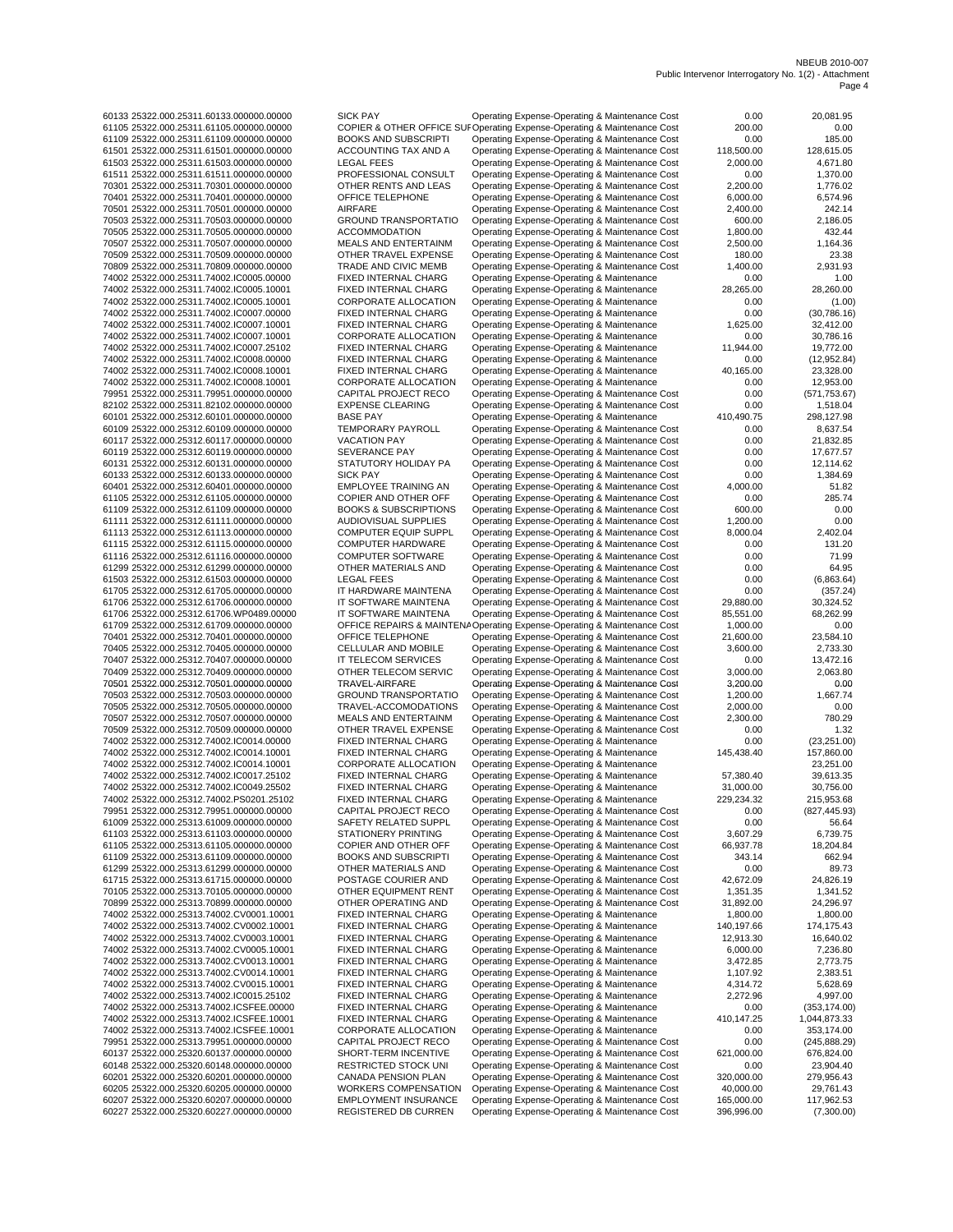60405 25322.000.25320.60405.00000.00000 RECRUITMENT ADVERTIS Operating Expense-Operating & Maintenance Cost 15,000.00<br>60411 25322.000.25320.60411.000000.00000 AWARDS AND ALLOWANCE Operating Expense-Operating & Maintenance 61503 25322.000.25330.61503.000000.00000 LEGAL FEES Operating Expense-Operating & Maintenance Cost 5,000.00 11,549.81 60401 25322.000.25332.60401.000000.00000 EMPLOYEE TRAINING AN Operating Expense-Operating & Maintenance Cost 0.00 177.00

60228 25322.000.25320.60228.000000.00000 SUPPLEMENTAL DB CURR Operating Expense-Operating & Maintenance Cost 7,535.00 17,900.00 60257 25322.000.25320.60257.000000.00000 BENEFIT CREDITS Operating Expense-Operating & Maintenance Cost 488,000.00 466,085.28 60273 25322.000.25320.60273.000000.00000 HEALTH & FITNESS Operating Expense-Operating & Maintenance Cost 28,000.00 571.09 60401 25322.000.25320.60401.000000.00000 EMPLOYEE TRAINING AN Operating Expense-Operating & Maintenance Cost 80,000.00 14,762.80 60411 25322.000.25320.60411.000000.00000 AWARDS AND ALLOWANCE Operating Expense-Operating & Maintenance Cost 23,000.00 315.46 60412 25322.000.25320.60412.000000.00000 EMPLOYEE RECOGNITION Operating Expense-Operating & Maintenance Cost 0.00 10,311.77 60501 25322.000.25320.60501.000000.00000 RELOCATION COSTS - T Operating Expense-Operating & Maintenance Cost 40,000.00 34,400.67 61503 25322.000.25320.61503.000000.00000 LEGAL FEES COPERATING Expense-Operating & Maintenance Cost 5,000.00 20,071.66<br>61511 25322.000.25320.61511.000000.00000 PROFESSIONAL CONSULT Operating Expense-Operating & Operating Expense-Operating & Maintenance Cost 70501 25322.000.25320.70501.000000.00000 AIRFARE Operating Expense-Operating & Maintenance Cost 4,000.00 603.32 70503 25322.000.25320.70503.000000.00000 GROUND TRANSPORTATIO Operating Expense-Operating & Maintenance Cost 2,500.00 131.25<br>| 70505 25322.000.25320.70505.00000.00000 TRAVEL: ACCOMODATIONS Operating Expense-Operating & Mai 70505 25322.000.25320.70505.000000.00000 TRAVEL: ACCOMODATIONS Operating Expense-Operating & Maintenance Cost 400.00 0.00 Operating Expense-Operating & Maintenance Cost 70511 25322.000.25320.70511.000000.00000 CONFERENCE AND REGIS Operating Expense-Operating & Maintenance Cost 150.00 100.00 74002 25322.000.25320.74002.IC0012.00000 FIXED INTERNAL CHARG Operating Expense-Operating & Maintenance 0.00 (12,274.66) FIXED INTERNAL CHARG Operating Expense-Operating & Maintenance 21,410.00 33,684.00<br>CORPORATE ALLOCATION Operating Expense-Operating & Maintenance 0.00 12,275.00 74002 25322.000.25320.74002.IC0012.10001 CORPORATE ALLOCATION Operating Expense-Operating & Maintenance 0.00 12,275.00 71XED INTERNAL CHARG Operating Expense-Operating & Maintenance 20,000.00 (12,000.00)<br>71.0200.00 (12,000.00) FIXED INTERNAL CHARG Operating Expense-Operating & Maintenance 10,200.00 74002 25322.000.25320.74002.IC0022.25102 FIXED INTERNAL CHARG Operating Expense-Operating & Maintenance 10,200.00 0.00 Operating Expense-Operating & Maintenance 74002 25322.000.25320.74002.IC0023.25102 FIXED INTERNAL CHARG Operating Expense-Operating & Maintenance 13,400.00 9,941.28 74002 25322.000.25320.74002.IC0030.25102 FIXED INTERNAL CHARG Operating Expense-Operating & Maintenance 3,871.00 (3,000.00) 71XED INTERNAL CHARG Operating Expense-Operating & Maintenance 4,620.00 0.00<br>1.000 0.00 0.00 0.00 FIXED INTERNAL CHARG Operating Expense-Operating & Maintenance 74002 25322.000.25320.74002.IC0075.25103 FIXED INTERNAL CHARG Operating Expense-Operating & Maintenance 30,000.00 0.00 79951 25322.000.25320.79951.000000.00000 CAPITAL PROJECT RECO Operating Expense-Operating & Maintenance Cost 0.00 (1,607,640.82) 60101 25322.000.25330.60101.000000.00000 BASE PAY Operating Expense-Operating & Maintenance 661,479.00 674,153.65 60117 25322.000.25330.60117.000000.00000 VACATION PAY Operating Expense-Operating & Maintenance Cost 0.00 45,019.85<br>60131 25322.000.25330.60131.000000.00000 STATUTORY HOLIDAY PA Operating Expense-Operating & Maintenance Co 60131 25322.000.25330.60131.000000.00000 STATUTORY HOLIDAY PA Operating Expense-Operating & Maintenance Cost 0.00 27,869.20 60133 25322.000.25330.60133.000000.00000 SICK PAY Operating Expense-Operating & Maintenance Cost 0.00 7,738.33 Operating Expense-Operating & Maintenance Cost 60401 25322.000.25330.60401.000000.00000 EMPLOYEE TRAINING AN Operating Expense-Operating & Maintenance Cost 10,000.00 3,938.50 61011 25322.000.25330.61011.000000.00000 UNIFORMS AND PROTECT Operating Expense-Operating & Maintenance Cost 500.00 528.98 61103 25322.000.25330.61103.000000.00000 STATIONERY PRINTING Operating Expense-Operating & Maintenance Cost 0.00 118.50 61105 25322.000.25330.61105.000000.00000 COPIER AND OTHER OFF Operating Expense-Operating & Maintenance Cost 4,800.00 1,166.73 61201 25322.000.25330.61201.000000.00000 PUBLIC AWARENESS & PROM Operating Expense-Operating & Maintenance Cost 10,000.00 0.00 61299 25322.000.25330.61299.000000.00000 OTHER MATERIALS AND Operating Expense-Operating & Maintenance Cost 2,000.00 674.64 61559 25322.000.25330.61559.000000.00000 ADVERTISING AND PUBL Operating Expense-Operating & Maintenance Cost 912,187.50 0.00 61559 25322.000.25330.61559.FG1560.00000 ADVERTISING AND PUBL Operating Expense-Operating & Maintenance Cost 0.00 30,906.33<br>61559 25322.000.25330.61559.FG9160.00000 ADVERTISING AND PUBL Operating Expense-Operating & Mainte 61559 25322.000.25330.61559.FG9160.00000 ADVERTISING AND PUBL Operating Expense-Operating & Maintenance Cost 0.00 2,500.00 Operating Expense-Operating & Maintenance Cost 61559 25322.000.25330.61559.PS0116.00000 ADVERTISING AND PUBL Operating Expense-Operating & Maintenance Cost 1,350,000.00 825,416.07 61559 25322.000.25330.61559.PS0117.00000 ADVERTISING AND PUBL Operating Expense-Operating & Maintenance Cost 3,100,000.00 874,417.32 70301 25322.000.25330.70301.000000.00000 OTHER RENTS AND LEAS Operating Expense-Operating & Maintenance Cost 0.00 648.12 70401 25322.000.25330.70401.000000.00000 TELECOMS-MONTHLY LANDLI Operating Expense-Operating & Maintenance Cost 18,000.00 10,748.69 70401 25322.000.25330.70401.000000.00000 CELLULAR & MOBILE PHONESOperating Expense-Operating & Maintenance Cost 10,200.00 0.00 The Taylense-Operating & Maintenance Cost 0.000<br>
26.400.000 Cherating Expense-Operating & Maintenance Cost 86.400.00 70503 25322.000.25330.70503.000000.00000 GROUND TRANSPORTATIO Operating Expense-Operating & Maintenance Cost 86,400.00 78,473.95 70505 25322.000.25330.70505.000000.00000 ACCOMMODATION Operating Expense-Operating & Maintenance Cost 11,520.00 1,495.87<br>70507 25322.000.25330.70507.00000.00000 MEALS AND ENTERTAINM Operating Expense-Operating & Maintenanc 70507 25322.000.25330.70507.000000.00000 MEALS AND ENTERTAINM Operating Expense-Operating & Maintenance Cost 16,800.00 10,138.32 70509 25322.000.25330.70509.000000.00000 OTHER TRAVEL EXPENSE Operating Expense-Operating & Maintenance Cost 0.00 1,008.47 Operating Expense-Operating & Maintenance Cost 70809 25322.000.25330.70809.000000.00000 TRADE AND CIVIC MEMB Operating Expense-Operating & Maintenance Cost 1,500.00 1,667.36 79951 25322.000.25330.79951.000000.00000 CAPITAL PROJECT RECO Operating Expense-Operating & Maintenance Cost 0.00 (5,110,214.26) 61559 25322.000.25331.61559.MCCTRA.00000 ADVERTISING AND PUBL Operating Expense-Operating & Maintenance Cost 0.00 142,743.65 61559 25322.000.25331.61559.MCRSDV.00000 ADVERTISING AND PUBL Operating Expense-Operating & Maintenance Cost 0.00 22,500.00 62309 25322.000.25331.62309.000000.00000 VEHICLE / FLEET OPER Operating Expense-Operating & Maintenance Cost 0.00 0.00 0.00<br>70899 25322.000.25331.70899.00000.00000 OTHER OPERATING AND Operating Expense-Operating & Maintena Operating Expense-Operating & Maintenance Cost 79951 25322.000.25331.79951.000000.00000 CAPITAL PROJECT RECO Operating Expense-Operating & Maintenance Cost 0.00 (165,243.65) 79955 25322.000.25331.79955.000000.00000 FIXED INTERNAL RECOV Operating Expense-Operating & Maintenance Cost 0.00 (335,115.87) 60101 25322.000.25332.60101.000000.00000 BASE PAY Operating Expense-Operating & Maintenance 465,827.13 379,906.40 60109 25322.000.25332.60109.000000.00000 TEMPORARY PAYROLL Operating Expense-Operating & Maintenance Cost 0.00 61,509.10 VACATION PAY <sup>Operating</sup> Expense-Operating & Maintenance Cost 3<br>SEVERANCE PAY Operating Expense-Operating & Maintenance Cost 60119 25322.000.25332.60119.000000.00000 SEVERANCE PAY Operating Expense-Operating & Maintenance Cost 0.00 2,743.00 60131 25322.000.25332.60131.000000.00000 STATUTORY HOLIDAY PA Operating Expense-Operating & Maintenance Cost 0.00 18,818.97 60133 25322.000.25332.60133.000000.00000 SICK PAY Operating Expense-Operating & Maintenance Cost 0.00 7,112.22<br>60401 25322.000.25332.60401.00000.00000 EMPLOYEE TRAINING AN Operating Expense-Operating & Maintenance Cost 0.0 61103 25322.000.25332.61103.000000.00000 STATIONERY PRINTING Operating Expense-Operating & Maintenance Cost 0.00 (750.00) Operating Expense-Operating & Maintenance Cost 61201 25322.000.25332.61201.000000.00000 PUBLIC AWARENESS AND Operating Expense-Operating & Maintenance Cost 0.00 12,334.65 61299 25322.000.25332.61299.000000.00000 OTHER MATERIALS AND Operating Expense-Operating & Maintenance Cost 0.00 859.51 61511 25322.000.25332.61511.000000.00000 PROFESSIONAL CONSULT Operating Expense-Operating & Maintenance Cost 75,000.00 106,971.12 61559 25322.000.25332.61559.000000.00000 ADVERTISING AND PUBL Operating Expense-Operating & Maintenance Cost 1,158,000.00 859,915.85 61715 25322.000.25332.61715.000000.00000 POSTAGE COURIER AND Operating Expense-Operating & Maintenance Cost 0.00 282.08 Operating Expense-Operating & Maintenance Cost 70401 25322.000.25332.70401.000000.00000 OFFICE TELEPHONE Operating Expense-Operating & Maintenance Cost 26,000.00 25,916.13 70405 25322.000.25332.70405.000000.00000 CELLULAR AND MOBILE Operating Expense-Operating & Maintenance Cost 1,300.00 2,860.30 70409 25322.000.25332.70409.000000.00000 OTHER TELECOM SERVIC Operating Expense-Operating & Maintenance Cost 0.00 149.52 70503 25322.000.25332.70503.000000.00000 GROUND TRANSPORTATIO Operating Expense-Operating & Maintenance Cost 15,000.00 19,585.63 Operating Expense-Operating & Maintenance Cost 70507 25322.000.25332.70507.000000.00000 MEALS AND ENTERTAINM Operating Expense-Operating & Maintenance Cost 6,000.00 3,098.20 70509 25322.000.25332.70509.000000.00000 OTHER TRAVEL EXPENSE Operating Expense-Operating & Maintenance Cost 0.00 146.28 70511 25322.000.25332.70511.000000.00000 CONFERENCE AND REGIS Operating Expense-Operating & Maintenance Cost 2,000.00 2,703.35 70807 25322.000.25332.70807.000000.00000 SPONSORSHIPS Operating Expense-Operating & Maintenance Cost 60,000.00 39,101.04 70809 25322.000.25332.70809.000000.00000 TRADE AND CIVIC MEMB Operating Expense-Operating & Maintenance Cost 0.00 679.36 Operating Expense-Operating & Maintenance Cost 0.00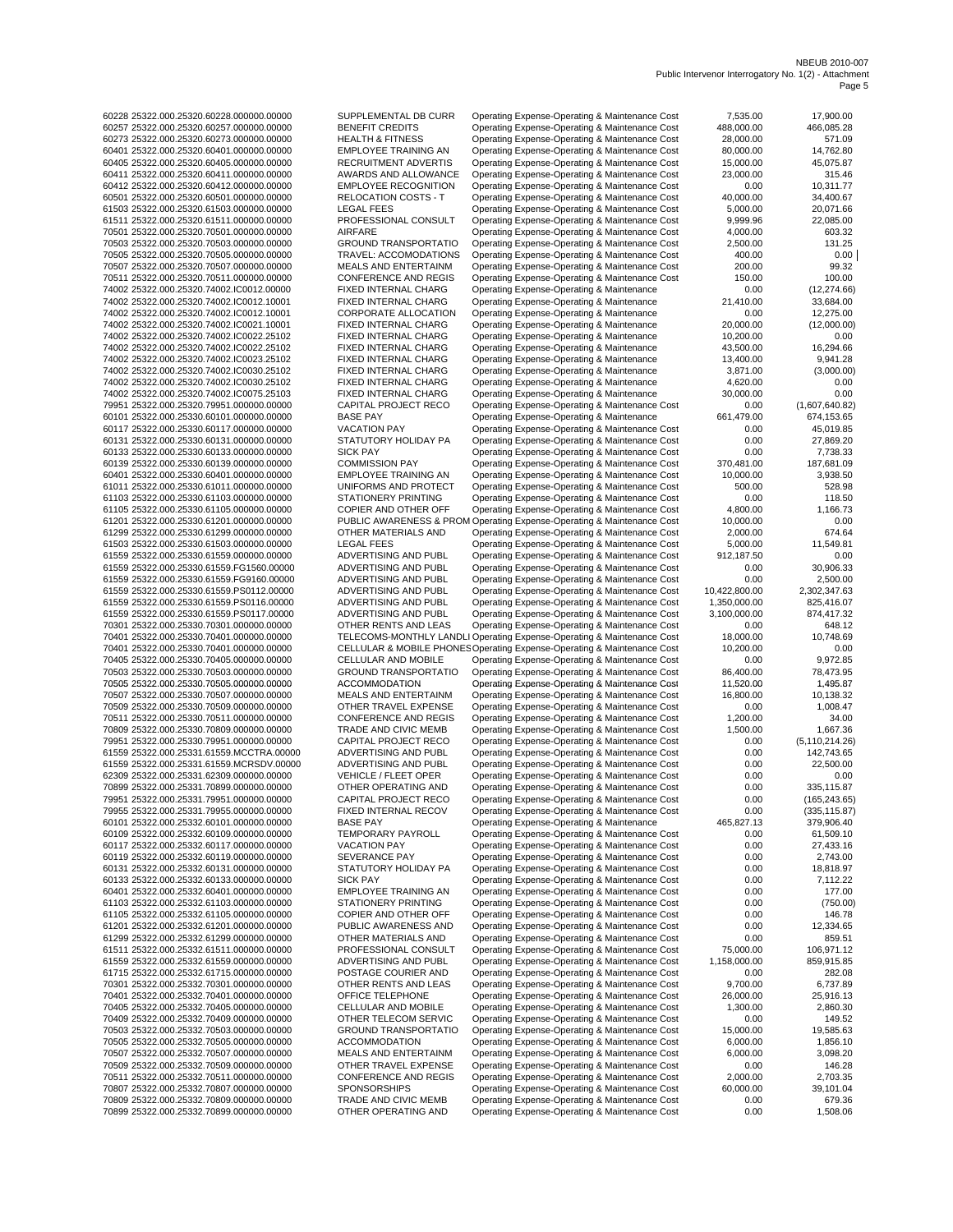| 70899 25322.000.25332.70899.MCSPEC.00000 | OTHER OPERATING AND                                                      | Operating Expense-Operating & Maintenance Cost | 40,000.00  | 14,565.12      |
|------------------------------------------|--------------------------------------------------------------------------|------------------------------------------------|------------|----------------|
|                                          |                                                                          |                                                |            |                |
| 79951 25322.000.25332.79951.000000.00000 | CAPITAL PROJECT RECO                                                     | Operating Expense-Operating & Maintenance Cost | 0.00       | (1,596,366.82) |
| 82102 25322.000.25332.82102.000000.00000 | <b>EXPENSE CLEARING</b>                                                  | Operating Expense-Operating & Maintenance Cost | 15,000.00  | 0.00           |
| 60101 25322.000.25333.60101.000000.00000 | <b>BASE PAY</b>                                                          | Operating Expense-Operating & Maintenance      | 0.00       | (180, 860.23)  |
| 60109 25322.000.25333.60109.000000.00000 | TEMPORARY PAYROLL                                                        | Operating Expense-Operating & Maintenance Cost | 0.00       | 78,936.50      |
| 60117 25322.000.25333.60117.000000.00000 | <b>VACATION PAY</b>                                                      | Operating Expense-Operating & Maintenance Cost | 0.00       | 22,453.66      |
| 60129 25322.000.25333.60129.000000.00000 | SCHEDULED OVERTIME                                                       | Operating Expense-Operating & Maintenance Cost | 0.00       | 60,633.14      |
| 60131 25322.000.25333.60131.000000.00000 | STATUTORY HOLIDAY PA                                                     | Operating Expense-Operating & Maintenance Cost | 0.00       | 14,258.98      |
| 60133 25322.000.25333.60133.000000.00000 | <b>SICK PAY</b>                                                          | Operating Expense-Operating & Maintenance Cost | 0.00       | 4,577.95       |
| 61001 25322.000.25333.61001.000000.00000 | <b>TOOLS</b>                                                             | Operating Expense-Operating & Maintenance Cost | 5,400.00   | 583.16         |
| 61009 25322.000.25333.61009.000000.00000 | SAFETLY RELATED SUPPLIES Operating Expense-Operating & Maintenance Cost  |                                                | 1,200.00   | 0.00           |
|                                          |                                                                          |                                                |            |                |
| 61011 25322.000.25333.61011.000000.00000 | UNIFORMS AND PROTECT                                                     | Operating Expense-Operating & Maintenance Cost | 0.00       | 1,007.66       |
| 61105 25322.000.25333.61105.000000.00000 | COPIER AND OTHER OFF                                                     | Operating Expense-Operating & Maintenance Cost | 0.00       | 171.99         |
| 61299 25322.000.25333.61299.000000.00000 | OTHER MATERIALS AND                                                      | Operating Expense-Operating & Maintenance Cost | 0.00       | 100.96         |
| 61503 25322.000.25333.61503.000000.00000 | <b>LEGAL FEES</b>                                                        | Operating Expense-Operating & Maintenance Cost | 0.00       | 609.14         |
| 62309 25322.000.25333.62309.000000.00000 | <b>VEHICLE / FLEET OPER</b>                                              | Operating Expense-Operating & Maintenance Cost | 0.00       | 247.57         |
| 62311 25322.000.25333.62311.000000.00000 | <b>EQUIPMENT REPAIRS AN</b>                                              | Operating Expense-Operating & Maintenance Cost | 0.00       | 124.58         |
| 70503 25322.000.25333.70503.000000.00000 | <b>GROUND TRANSPORTATIO</b>                                              | Operating Expense-Operating & Maintenance Cost | 0.00       | 55.21          |
| 70505 25322.000.25333.70505.000000.00000 | TRAVEL: ACCOMODATION                                                     | Operating Expense-Operating & Maintenance Cost | 3,200.00   | 0.00           |
|                                          |                                                                          |                                                |            |                |
| 70507 25322.000.25333.70507.000000.00000 | MEALS AND ENTERTAINM                                                     | Operating Expense-Operating & Maintenance Cost | 2,500.00   | 2,235.81       |
| 70511 25322.000.25333.70511.000000.00000 | CONFERENCE AND REGISTR/ Operating Expense-Operating & Maintenance Cost   |                                                | 500.00     | 0.00           |
| 79951 25322.000.25333.79951.000000.00000 | CAPITAL PROJECT RECO                                                     | Operating Expense-Operating & Maintenance Cost | 0.00       | (5, 136.08)    |
| 60101 25322.000.25336.60101.000000.00000 | <b>BASE PAY</b>                                                          | Operating Expense-Operating & Maintenance      | 713,462.00 | 497,731.56     |
| 60117 25322.000.25336.60117.000000.00000 | <b>VACATION PAY</b>                                                      | Operating Expense-Operating & Maintenance Cost | 0.00       | 29,384.11      |
| 60119 25322.000.25336.60119.000000.00000 | SEVERANCE PAY                                                            | Operating Expense-Operating & Maintenance Cost | 0.00       | 21,458.93      |
| 60131 25322.000.25336.60131.000000.00000 | STATUTORY HOLIDAY PA                                                     | Operating Expense-Operating & Maintenance Cost | 0.00       | 20,902.37      |
| 60133 25322.000.25336.60133.000000.00000 | <b>SICK PAY</b>                                                          | Operating Expense-Operating & Maintenance Cost | 0.00       | 1,377.69       |
|                                          | EMPLOYEE TRAINING AN                                                     | Operating Expense-Operating & Maintenance Cost |            |                |
| 60401 25322.000.25336.60401.000000.00000 |                                                                          |                                                | 2,100.00   | 90.40          |
| 61001 25322.000.25336.61001.000000.00000 | <b>TOOLS</b>                                                             | Operating Expense-Operating & Maintenance Cost | 1,800.00   | 2,646.60       |
| 61009 25322.000.25336.61009.000000.00000 | SAFETY RELATED SUPPL                                                     | Operating Expense-Operating & Maintenance Cost | 0.00       | 709.46         |
| 61011 25322.000.25336.61011.000000.00000 | UNIFORMS AND PROTECT                                                     | Operating Expense-Operating & Maintenance Cost | 12,655.00  | 4,925.01       |
| 61103 25322.000.25336.61103.000000.00000 | STATIONERY PRINTING                                                      | Operating Expense-Operating & Maintenance Cost | 0.00       | 72.00          |
| 61105 25322.000.25336.61105.000000.00000 | COPIER AND OTHER OFF                                                     | Operating Expense-Operating & Maintenance Cost | 0.00       | 595.57         |
| 61299 25322.000.25336.61299.000000.00000 | OTHER MATERIALS AND                                                      | Operating Expense-Operating & Maintenance Cost | 6,000.00   | 6,470.41       |
| 61503 25322.000.25336.61503.000000.00000 | <b>LEGAL FEES</b>                                                        | Operating Expense-Operating & Maintenance Cost | 2,500.00   | 0.00           |
|                                          |                                                                          |                                                |            |                |
| 61601 25322.000.25336.61601.000000.00000 | CONTRACT SERVICES AN                                                     | Operating Expense-Operating & Maintenance Cost | 0.00       | 121.00         |
| 62030 25322.000.25336.62030.000000.00000 | ELECTRICAL AND OTHER                                                     | Operating Expense-Operating & Maintenance Cost | 0.00       | 283.94         |
| 62309 25322.000.25336.62309.000000.00000 | <b>VEHICLE / FLEET OPER</b>                                              | Operating Expense-Operating & Maintenance Cost | 159,420.00 | 96,702.64      |
| 62311 25322.000.25336.62311.000000.00000 | <b>EQUIPMENT REPAIRS AN</b>                                              | Operating Expense-Operating & Maintenance Cost | 0.00       | 646.85         |
| 70301 25322.000.25336.70301.000000.00000 | OTHER RENTS AND LEAS                                                     | Operating Expense-Operating & Maintenance Cost | 1,200.00   | 848.54         |
| 70401 25322.000.25336.70401.000000.00000 | OFFICE TELEPHONE                                                         | Operating Expense-Operating & Maintenance Cost | 12,600.00  | 7,613.51       |
| 70405 25322.000.25336.70405.000000.00000 | CELLULAR AND MOBILE                                                      | Operating Expense-Operating & Maintenance Cost | 16,200.00  | 9,387.36       |
| 70409 25322.000.25336.70409.000000.00000 | OTHER TELECOM SERVIC                                                     | Operating Expense-Operating & Maintenance Cost | 4,200.00   | 2,867.78       |
|                                          | <b>TRAVEL: AIR</b>                                                       |                                                |            |                |
| 70501 25322.000.25336.70501.000000.00000 |                                                                          | Operating Expense-Operating & Maintenance Cost | 3,300.00   | 0.00           |
| 70503 25322.000.25336.70503.000000.00000 | <b>GROUND TRANSPORTATIO</b>                                              | Operating Expense-Operating & Maintenance Cost | 3,600.00   | 8,515.92       |
| 70505 25322.000.25336.70505.000000.00000 | <b>ACCOMMODATION</b>                                                     | Operating Expense-Operating & Maintenance Cost | 10,000.00  | 4,264.55       |
| 70507 25322.000.25336.70507.000000.00000 | MEALS AND ENTERTAINM                                                     | Operating Expense-Operating & Maintenance Cost | 8,000.00   | 8,365.74       |
| 70511 25322.000.25336.70511.000000.00000 | CONFERENCE AND REGIS                                                     | Operating Expense-Operating & Maintenance Cost | 2,100.00   | 57.52          |
| 70707 25322.000.25336.70707.000000.00000 | VEHICLE LICENSING AN                                                     | Operating Expense-Operating & Maintenance Cost | 0.00       | 406.20         |
| 70809 25322.000.25336.70809.000000.00000 | TRADE AND CIVIC                                                          | Operating Expense-Operating & Maintenance Cost | 250.00     | 0.00           |
| 74002 25322.000.25336.74002.PS0209.25102 | FIXED INTERNAL CHARG                                                     | Operating Expense-Operating & Maintenance      | 82,380.00  | 72,099.58      |
| 79951 25322.000.25336.79951.000000.00000 | CAPITAL PROJECT RECO                                                     | Operating Expense-Operating & Maintenance Cost | 0.00       | (798, 545.24)  |
|                                          |                                                                          |                                                |            |                |
| 60101 25322.000.25338.60101.000000.00000 | <b>BASE PAY</b>                                                          | Operating Expense-Operating & Maintenance      | 331,056.00 | 266,330.12     |
| 60109 25322.000.25338.60109.000000.00000 | TEMPORARY PAYROLL                                                        | Operating Expense-Operating & Maintenance Cost | 0.00       | 21,533.47      |
| 60117 25322.000.25338.60117.000000.00000 | <b>VACATION PAY</b>                                                      | Operating Expense-Operating & Maintenance Cost | 0.00       | 17,879.38      |
| 60131 25322.000.25338.60131.000000.00000 | STATUTORY HOLIDAY PA                                                     | Operating Expense-Operating & Maintenance Cost | 0.00       | 12.098.61      |
| 60133 25322.000.25338.60133.000000.00000 | <b>SICK PAY</b>                                                          | Operating Expense-Operating & Maintenance Cost | 0.00       | 4,156.20       |
| 61105 25322.000.25338.61105.000000.00000 | COPIER AND OTHER OFF                                                     | Operating Expense-Operating & Maintenance Cost | 0.00       | 124.87         |
| 61503 25322.000.25338.61503.000000.00000 | <b>LEGAL FEES</b>                                                        | Operating Expense-Operating & Maintenance Cost | 0.00       | 465.13         |
| 70301 25322.000.25338.70301.000000.00000 | COPIER AND OTHER OFFICE { Operating Expense-Operating & Maintenance Cost |                                                | 1.500.00   | 0.00           |
| 70401 25322.000.25338.70401.000000.00000 | OFFICE TELEPHONE                                                         | Operating Expense-Operating & Maintenance Cost | 7,800.00   | 10,058.65      |
|                                          |                                                                          |                                                |            |                |
| 70405 25322.000.25338.70405.000000.00000 | CELLULAR AND MOBILE                                                      | Operating Expense-Operating & Maintenance Cost | 900.00     | 1,221.06       |
| 70409 25322.000.25338.70409.000000.00000 | OTHER TELECOM SERVIC                                                     | Operating Expense-Operating & Maintenance Cost | 480.00     | (38.00)        |
| 70503 25322.000.25338.70503.000000.00000 | <b>GROUND TRANSPORTATIO</b>                                              | Operating Expense-Operating & Maintenance Cost | 750.00     | 447.85         |
| 70505 25322.000.25338.70505.000000.00000 | TRAVEL: ACCOMODATION                                                     | Operating Expense-Operating & Maintenance Cost | 400.00     | 0.00           |
| 70507 25322.000.25338.70507.000000.00000 | MEALS AND ENTERTAINM                                                     | Operating Expense-Operating & Maintenance Cost | 1,350.00   | 160.21         |
| 70809 25322.000.25338.70809.000000.00000 | TRADE AND CIVIC MEMB                                                     | Operating Expense-Operating & Maintenance Cost | 0.00       | 250.38         |
| 79951 25322.000.25338.79951.000000.00000 | CAPITAL PROJECT RECO                                                     | Operating Expense-Operating & Maintenance Cost | 0.00       | (317, 953.54)  |
| 60101 25322.000.25350.60101.000000.00000 | <b>BASE PAY</b>                                                          | Operating Expense-Operating & Maintenance      | 190,443.00 | 137,299.71     |
| 60109 25322.000.25350.60109.000000.00000 | TEMPORARY PAYROLL                                                        | Operating Expense-Operating & Maintenance Cost | 33,280.00  | 0.00           |
| 60117 25322.000.25350.60117.000000.00000 | <b>VACATION PAY</b>                                                      | Operating Expense-Operating & Maintenance Cost |            |                |
|                                          |                                                                          |                                                | 1,332.00   | 9,909.10       |
| 60119 25322.000.25350.60119.000000.00000 | SEVERANCE PAY                                                            | Operating Expense-Operating & Maintenance Cost | 0.00       | 7,970.00       |
| 60131 25322.000.25350.60131.000000.00000 | STATUTORY HOLIDAY PA                                                     | Operating Expense-Operating & Maintenance Cost | 0.00       | 5,824.01       |
| 60133 25322.000.25350.60133.000000.00000 | <b>SICK PAY</b>                                                          | Operating Expense-Operating & Maintenance Cost | 0.00       | 1,453.72       |
| 61001 25322.000.25350.61001.000000.00000 | <b>TOOLS</b>                                                             | Operating Expense-Operating & Maintenance Cost | 1,500.00   | 0.00           |
| 61009 25322.000.25350.61009.000000.00000 | SAFETY RELATED SUPPL                                                     | Operating Expense-Operating & Maintenance Cost | 1,000.00   | 1,032.20       |
| 61011 25322.000.25350.61011.000000.00000 | UNIFORMS AND PROTECT                                                     | Operating Expense-Operating & Maintenance Cost | 1,500.00   | 237.47         |
| 61101 25322.000.25350.61101.000000.00000 | <b>UTILITIES</b>                                                         | Operating Expense-Operating & Maintenance Cost | 10,800.00  | 8,873.64       |
| 61105 25322.000.25350.61105.000000.00000 | COPIER AND OTHER OFF                                                     | Operating Expense-Operating & Maintenance Cost | 1,500.00   | 139.45         |
| 61299 25322.000.25350.61299.000000.00000 | OTHER MATERIALS AND                                                      | Operating Expense-Operating & Maintenance Cost | 600.00     | 182.62         |
|                                          |                                                                          |                                                |            |                |
| 61503 25322.000.25350.61503.000000.00000 | <b>LEGAL FEES</b>                                                        | Operating Expense-Operating & Maintenance Cost | 0.00       | 2,768.95       |
|                                          | OFFICE REPAIRS AND M                                                     | Operating Expense-Operating & Maintenance Cost | 76,860.00  | 51,988.00      |
| 61709 25322.000.25350.61709.000000.00000 |                                                                          |                                                |            |                |
| 61715 25322.000.25350.61715.000000.00000 | POSTAGE COURIER AND                                                      | Operating Expense-Operating & Maintenance Cost | 0.00       | 39.37          |
| 62016 25322.000.25350.62016.000000.00000 | <b>BUILDING OPERATIONS</b>                                               | Operating Expense-Operating & Maintenance Cost | 0.00       | (160.56)       |
| 62307 25322.000.25350.62307.000000.00000 | VEHICLE / FLEET WASH                                                     | Operating Expense-Operating & Maintenance Cost | 0.00       | (1,000.00)     |
| 62309 25322.000.25350.62309.000000.00000 | VEHICLE / FLEET OPER                                                     | Operating Expense-Operating & Maintenance Cost | 18,180.00  | 10,399.54      |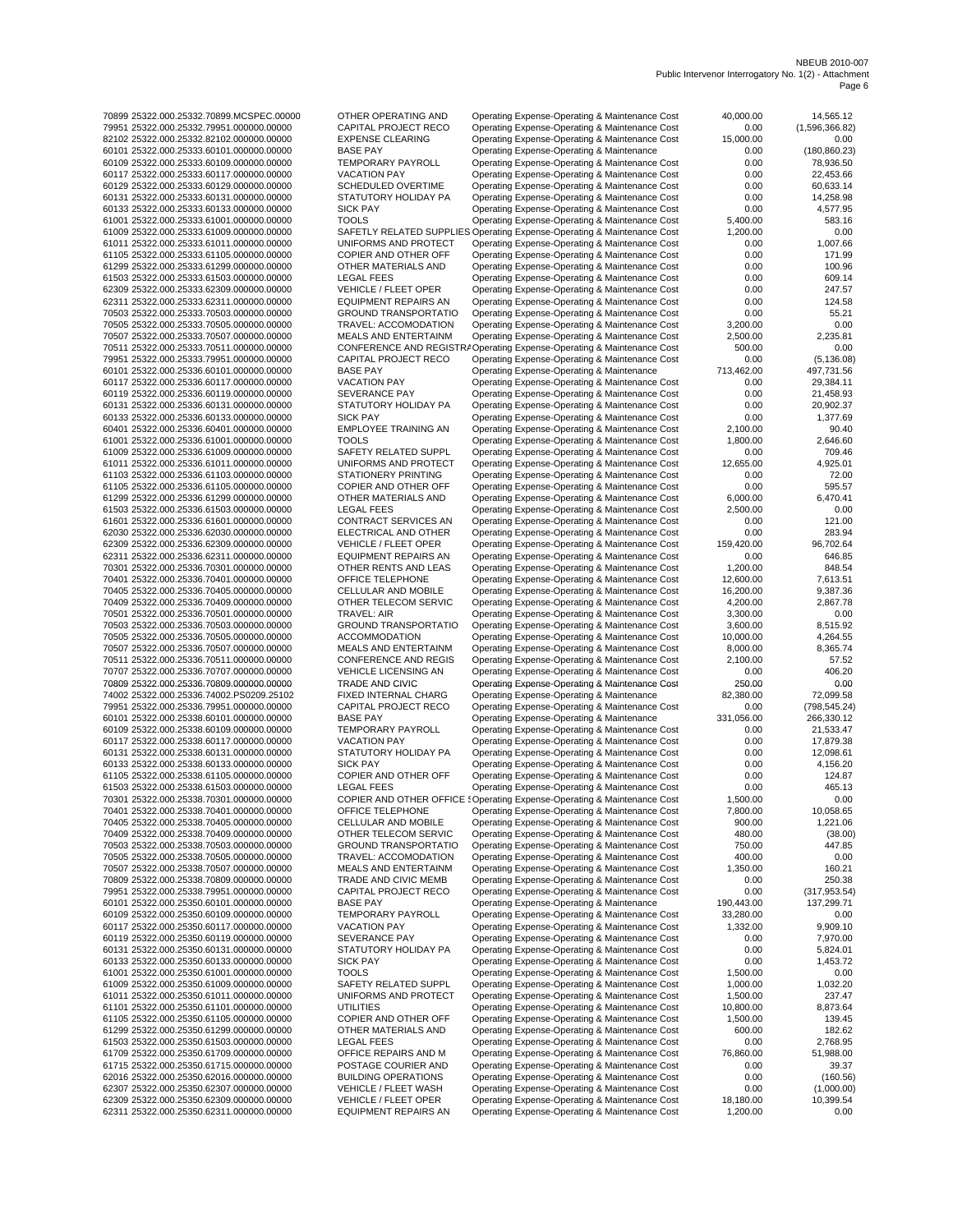| 70005 25322.000.25350.70005.000000.00000 | OFFICE RENT                 | Operating Expense-Operating & Maintenance Cost                          | 582,012.00   | 584.923.99     |
|------------------------------------------|-----------------------------|-------------------------------------------------------------------------|--------------|----------------|
| 70301 25322.000.25350.70301.000000.00000 | OTHER RENTS AND LEAS        | Operating Expense-Operating & Maintenance Cost                          | 725.00       | 444.94         |
|                                          |                             |                                                                         |              |                |
| 70401 25322.000.25350.70401.000000.00000 | OFFICE TELEPHONE            | Operating Expense-Operating & Maintenance Cost                          | 5,400.00     | 5,558.67       |
| 70405 25322.000.25350.70405.000000.00000 | CELLULAR AND MOBILE         | Operating Expense-Operating & Maintenance Cost                          | 4,920.00     | 1,574.90       |
| 70409 25322.000.25350.70409.000000.00000 | OTHER TELECOM SERVIC        | Operating Expense-Operating & Maintenance Cost                          | 0.00         | (17.00)        |
| 70501 25322.000.25350.70501.000000.00000 | TRAVEL: AIR                 | Operating Expense-Operating & Maintenance Cost                          | 3,600.00     | 0.00           |
|                                          |                             |                                                                         |              |                |
| 70503 25322.000.25350.70503.000000.00000 | <b>GROUND TRANSPORTATIO</b> | Operating Expense-Operating & Maintenance Cost                          | 3,180.00     | 3,180.82       |
| 70505 25322.000.25350.70505.000000.00000 | TRAVEL: ACCOMMODATION       | Operating Expense-Operating & Maintenance Cost                          | 2,520.00     | 0.00           |
| 70507 25322.000.25350.70507.000000.00000 | <b>MEALS AND ENTERTAINM</b> | Operating Expense-Operating & Maintenance Cost                          | 1,900.00     | 1,289.05       |
|                                          |                             |                                                                         |              |                |
| 70511 25322.000.25350.70511.000000.00000 |                             | CONFERENCE & REGISTRATI(Operating Expense-Operating & Maintenance Cost  | 1,300.00     | 0.00           |
| 70809 25322.000.25350.70809.000000.00000 | TRADE AND CIVIC MEMB        | Operating Expense-Operating & Maintenance Cost                          | 630.00       | 315.02         |
| 70899 25322.000.25350.70899.000000.00000 | OTHER OPERATING AND         | Operating Expense-Operating & Maintenance Cost                          | 0.00         | 104.08         |
| 74002 25322.000.25350.74002.IC0022.25102 | FIXED INTERNAL CHARG        | Operating Expense-Operating & Maintenance                               | 15,970.00    | 0.00           |
|                                          |                             |                                                                         |              |                |
| 74002 25322.000.25350.74002.IC0025.25102 | FIXED INTERNAL CHARG        | Operating Expense-Operating & Maintenance                               | 0.00         | 1,845.35       |
| 74002 25322.000.25350.74002.PS0209.25102 | FIXED INTERNAL CHARG        | Operating Expense-Operating & Maintenance                               | 840.00       | 2,188.97       |
| 79951 25322.000.25350.79951.000000.00000 | CAPITAL PROJECT RECO        | Operating Expense-Operating & Maintenance Cost                          | 0.00         | (796, 447.71)  |
|                                          |                             |                                                                         |              |                |
| 60101 25322.000.25351.60101.000000.00000 | <b>BASE PAY</b>             | Operating Expense-Operating & Maintenance                               | 1,343,080.00 | 699,942.12     |
| 60109 25322.000.25351.60109.PP1670.00000 | TEMPORARY PAYROLL           | Operating Expense-Operating & Maintenance Cost                          | 120,000.00   | 14,040.61      |
| 60109 25322.000.25351.60109.PP2670.00000 | <b>TEMPORARY PAYROLL</b>    | Operating Expense-Operating & Maintenance Cost                          | 0.00         | 34,176.79      |
| 60109 25322.000.25351.60109.PP3670.00000 | <b>TEMPORARY PAYROLL</b>    | Operating Expense-Operating & Maintenance Cost                          | 0.00         | 22,697.60      |
|                                          |                             |                                                                         |              |                |
| 60117 25322.000.25351.60117.000000.00000 | <b>VACATION PAY</b>         | Operating Expense-Operating & Maintenance Cost                          | 0.00         | 50,217.79      |
| 60117 25322.000.25351.60117.PP1670.00000 | <b>VACATION PAY</b>         | Operating Expense-Operating & Maintenance Cost                          | 0.00         | 577.35         |
| 60117 25322.000.25351.60117.PP2670.00000 | <b>VACATION PAY</b>         | Operating Expense-Operating & Maintenance Cost                          | 0.00         | 1,409.01       |
|                                          |                             |                                                                         |              |                |
| 60117 25322.000.25351.60117.PP3670.00000 | <b>VACATION PAY</b>         | Operating Expense-Operating & Maintenance Cost                          | 0.00         | 934.12         |
| 60129 25322.000.25351.60129.000000.00000 | SCHEDULED OVERTIME          | Operating Expense-Operating & Maintenance Cost                          | 0.00         | 8,594.65       |
| 60131 25322.000.25351.60131.000000.00000 | STATUTORY HOLIDAY PA        | Operating Expense-Operating & Maintenance Cost                          | 0.00         | 29,958.70      |
|                                          |                             | Operating Expense-Operating & Maintenance Cost                          |              | 393.24         |
| 60131 25322.000.25351.60131.PP1670.00000 | STATUTORY HOLIDAY PA        |                                                                         | 0.00         |                |
| 60131 25322.000.25351.60131.PP2670.00000 | STATUTORY HOLIDAY PA        | Operating Expense-Operating & Maintenance Cost                          | 0.00         | 1,048.64       |
| 60131 25322.000.25351.60131.PP3670.00000 | STATUTORY HOLIDAY PA        | Operating Expense-Operating & Maintenance Cost                          | 0.00         | 655.40         |
| 60133 25322.000.25351.60133.000000.00000 | <b>SICK PAY</b>             | Operating Expense-Operating & Maintenance Cost                          | 0.00         | 3,986.71       |
|                                          |                             |                                                                         |              |                |
| 60401 25322.000.25351.60401.000000.00000 |                             | EMPLOYEE TRAINING AND DE Operating Expense-Operating & Maintenance Cost | 1,000.00     | 0.00           |
| 61001 25322.000.25351.61001.000000.00000 | <b>TOOLS</b>                | Operating Expense-Operating & Maintenance Cost                          | 0.00         | 2,041.47       |
| 61009 25322.000.25351.61009.000000.00000 | SAFETY RELATED SUPPL        | Operating Expense-Operating & Maintenance Cost                          | 75,000.00    | 54,517.60      |
|                                          |                             | Operating Expense-Operating & Maintenance Cost                          | 13.660.00    | 6,254.56       |
| 61011 25322.000.25351.61011.000000.00000 | UNIFORMS AND PROTECT        |                                                                         |              |                |
| 61101 25322.000.25351.61101.000000.00000 | UTILITIES                   | Operating Expense-Operating & Maintenance Cost                          | 0.00         | 70.00          |
| 61103 25322.000.25351.61103.000000.00000 | STATIONERY PRINTING         | Operating Expense-Operating & Maintenance Cost                          | 0.00         | 796.04         |
| 61105 25322.000.25351.61105.000000.00000 | COPIER AND OTHER OFF        | Operating Expense-Operating & Maintenance Cost                          | 0.00         | 744.42         |
|                                          |                             |                                                                         |              |                |
| 61201 25322.000.25351.61201.000000.00000 | PUBLIC AWARENESS AND        | Operating Expense-Operating & Maintenance Cost                          | 0.00         | 0.00           |
| 61299 25322.000.25351.61299.000000.00000 | OTHER MATERIALS AND         | Operating Expense-Operating & Maintenance Cost                          | 40,475.00    | 22,926.23      |
| 61601 25322.000.25351.61601.000000.00000 | CONTRACT SERVICES AN        | Operating Expense-Operating & Maintenance Cost                          | 132,000.00   | 639,903.35     |
|                                          |                             |                                                                         |              |                |
| 61607 25322.000.25351.61607.000000.00000 | PROFESSIONAL/TECH AS        | Operating Expense-Operating & Maintenance Cost                          | 0.00         | 7,410.80       |
| 61715 25322.000.25351.61715.000000.00000 | POSTAGE COURIER AND         | Operating Expense-Operating & Maintenance Cost                          | 0.00         | 42.41          |
| 62309 25322.000.25351.62309.000000.00000 | <b>VEHICLE / FLEET OPER</b> | Operating Expense-Operating & Maintenance Cost                          | 144,480.00   | 128,120.32     |
|                                          |                             |                                                                         | 0.00         | 55.00          |
| 62311 25322.000.25351.62311.000000.00000 | <b>EQUIPMENT REPAIRS AN</b> | Operating Expense-Operating & Maintenance Cost                          |              |                |
| 70401 25322.000.25351.70401.000000.00000 | OFFICE TELEPHONE            | Operating Expense-Operating & Maintenance Cost                          | 10,000.00    | 9,948.62       |
| 70405 25322.000.25351.70405.000000.00000 | CELLULAR AND MOBILE         | Operating Expense-Operating & Maintenance Cost                          | 28,800.00    | 20,736.32      |
| 70409 25322.000.25351.70409.000000.00000 | OTHER TELECOM SERVIC        | Operating Expense-Operating & Maintenance Cost                          | 4,500.00     | 3,062.66       |
|                                          |                             |                                                                         |              |                |
| 70501 25322.000.25351.70501.000000.00000 | TRAVEL: AIRFARE             | Operating Expense-Operating & Maintenance Cost                          | 8,000.00     | 0.00           |
| 70503 25322.000.25351.70503.000000.00000 | <b>GROUND TRANSPORTATIO</b> | Operating Expense-Operating & Maintenance Cost                          | 600.00       | 1,189.22       |
| 70505 25322.000.25351.70505.000000.00000 | <b>ACCOMMODATION</b>        | Operating Expense-Operating & Maintenance Cost                          | 3,000.00     | 1,302.21       |
|                                          |                             |                                                                         |              |                |
| 70507 25322.000.25351.70507.000000.00000 | MEALS AND ENTERTAINM        | Operating Expense-Operating & Maintenance Cost                          | 9,000.00     | 5,531.04       |
| 70509 25322.000.25351.70509.000000.00000 | OTHER TRAVEL EXPENSE        | Operating Expense-Operating & Maintenance Cost                          | 0.00         | 323.07         |
| 70511 25322.000.25351.70511.000000.00000 | CONFERENCE AND REGIS        | Operating Expense-Operating & Maintenance Cost                          | 0.00         | 73.81          |
| 70707 25322.000.25351.70707.000000.00000 | <b>VEHICLE LICENSING AN</b> | Operating Expense-Operating & Maintenance Cost                          | 0.00         | 775.25         |
|                                          |                             |                                                                         |              |                |
| 70809 25322.000.25351.70809.000000.00000 | TRADE AND CIVIC MEMB        | Operating Expense-Operating & Maintenance Cost                          | 1,500.00     | 1,881.75       |
| 70951 25322.000.25351.70951.000000.00000 | <b>INVOICE PRICE VARIAN</b> | Operating Expense-Operating & Maintenance Cost                          | 0.00         | 2.09           |
| 70961 25322.000.25351.70961.000000.00000 | MOVING AVERAGE COST         | Operating Expense-Operating & Maintenance Cost                          | 0.00         | 0.99           |
|                                          |                             |                                                                         |              |                |
| 74001 25322.000.25351.74001.000000.00000 | PROJECT LABOUR ALLOC        | Operating Expense-Operating & Maintenance Cost                          | 0.00         | 75.932.76      |
| 74002 25322.000.25351.74002.IC0025.25102 | FIXED INTERNAL CHARG        | Operating Expense-Operating & Maintenance                               | 0.00         | 33,649.47      |
| 74002 25322.000.25351.74002.PS0209.25102 | FIXED INTERNAL CHARG        | Operating Expense-Operating & Maintenance                               | 77,460.00    | 76,778.58      |
| 79951 25322.000.25351.79951.000000.00000 | CAPITAL PROJECT RECO        |                                                                         | 0.00         |                |
|                                          |                             | Operating Expense-Operating & Maintenance Cost                          |              | (1,792,431.51) |
| 79952 25322.000.25351.79952.000000.00000 | OPERATING PROJECT RE        | Operating Expense-Operating & Maintenance Cost                          | 0.00         | (75, 932.76)   |
| 60101 25322.000.25352.60101.000000.00000 | <b>BASE PAY</b>             | Operating Expense-Operating & Maintenance                               | 589,280.00   | 435,681.03     |
| 60109 25322.000.25352.60109.000000.00000 | TEMPORARY PAYROLL           | Operating Expense-Operating & Maintenance Cost                          | 0.00         | 10,114.12      |
| 60117 25322.000.25352.60117.000000.00000 | <b>VACATION PAY</b>         | Operating Expense-Operating & Maintenance Cost                          | 0.00         | 28,090.64      |
|                                          |                             |                                                                         |              |                |
| 60119 25322.000.25352.60119.000000.00000 | <b>SEVERANCE PAY</b>        | Operating Expense-Operating & Maintenance Cost                          | 0.00         | 30,692.00      |
| 60129 25322.000.25352.60129.000000.00000 | <b>SCHEDULED OVERTIME</b>   | Operating Expense-Operating & Maintenance Cost                          | 0.00         | 3,715.44       |
| 60131 25322.000.25352.60131.000000.00000 | STATUTORY HOLIDAY PA        | Operating Expense-Operating & Maintenance Cost                          | 0.00         | 18,515.55      |
|                                          |                             |                                                                         |              |                |
| 60133 25322.000.25352.60133.000000.00000 | <b>SICK PAY</b>             | Operating Expense-Operating & Maintenance Cost                          | 0.00         | 2,633.91       |
| 60401 25322.000.25352.60401.000000.00000 | EMPLOYEE TRAINING AN        | Operating Expense-Operating & Maintenance Cost                          | 0.00         | 55.58          |
| 61001 25322.000.25352.61001.000000.00000 | <b>TOOLS</b>                | Operating Expense-Operating & Maintenance Cost                          | 3,600.00     | 1,788.43       |
|                                          |                             |                                                                         |              |                |
| 61009 25322.000.25352.61009.000000.00000 | SAFETY RELATED SUPPL        | Operating Expense-Operating & Maintenance Cost                          | 0.00         | 105.89         |
| 61011 25322.000.25352.61011.000000.00000 | UNIFORMS AND PROTECT        | Operating Expense-Operating & Maintenance Cost                          | 2,600.00     | 3,616.44       |
| 61101 25322.000.25352.61101.000000.00000 | UTILITIES                   | Operating Expense-Operating & Maintenance Cost                          | 0.00         | 19.18          |
| 61103 25322.000.25352.61103.000000.00000 | STATIONERY PRINTING         | Operating Expense-Operating & Maintenance Cost                          | 0.00         | 1,534.95       |
|                                          |                             |                                                                         |              |                |
| 61105 25322.000.25352.61105.000000.00000 | COPIER AND OTHER OFF        | Operating Expense-Operating & Maintenance Cost                          | 0.00         | 542.85         |
| 61113 25322.000.25352.61113.000000.00000 | COMPUTER EQUIP SUPPL        | Operating Expense-Operating & Maintenance Cost                          | 0.00         | 23.16          |
| 61299 25322.000.25352.61299.000000.00000 | OTHER MATERIALS AND         | Operating Expense-Operating & Maintenance Cost                          | 7,300.00     | 16,691.57      |
|                                          |                             |                                                                         |              |                |
| 61503 25322.000.25352.61503.000000.00000 | <b>LEGAL FEES</b>           | Operating Expense-Operating & Maintenance Cost                          | 4,000.00     | 0.00           |
| 61511 25322.000.25352.61511.000000.00000 |                             | PROFESSIONAL CONSULTING Operating Expense-Operating & Maintenance Cost  | 25,600.00    | 0.00           |
| 61601 25322.000.25352.61601.000000.00000 | CONTRACT SERVICES AN        | Operating Expense-Operating & Maintenance Cost                          | 70,801.00    | 88,245.30      |
| 61999 25322.000.25352.61999.000000.00000 | OTHER OUTSIDE SERVIC        | Operating Expense-Operating & Maintenance Cost                          | 15,288.00    | 11,478.55      |
|                                          |                             |                                                                         |              |                |
| 62309 25322.000.25352.62309.000000.00000 | VEHICLE / FLEET OPER        | Operating Expense-Operating & Maintenance Cost                          | 48,960.00    | 38,752.43      |
| 70105 25322.000.25352.70105.000000.00000 | OTHER EQUIPMENT RENT        | Operating Expense-Operating & Maintenance Cost                          | 0.00         | 500.00         |
| 70401 25322.000.25352.70401.000000.00000 | OFFICE TELEPHONE            | Operating Expense-Operating & Maintenance Cost                          | 7,032.00     | 5,904.60       |
|                                          |                             |                                                                         |              |                |
| 70405 25322.000.25352.70405.000000.00000 | CELLULAR AND MOBILE         | Operating Expense-Operating & Maintenance Cost                          | 5,424.00     | 3,949.02       |
| 70409 25322.000.25352.70409.000000.00000 | OTHER TELECOM SERVIC        | Operating Expense-Operating & Maintenance Cost                          | 1,260.00     | 1,177.72       |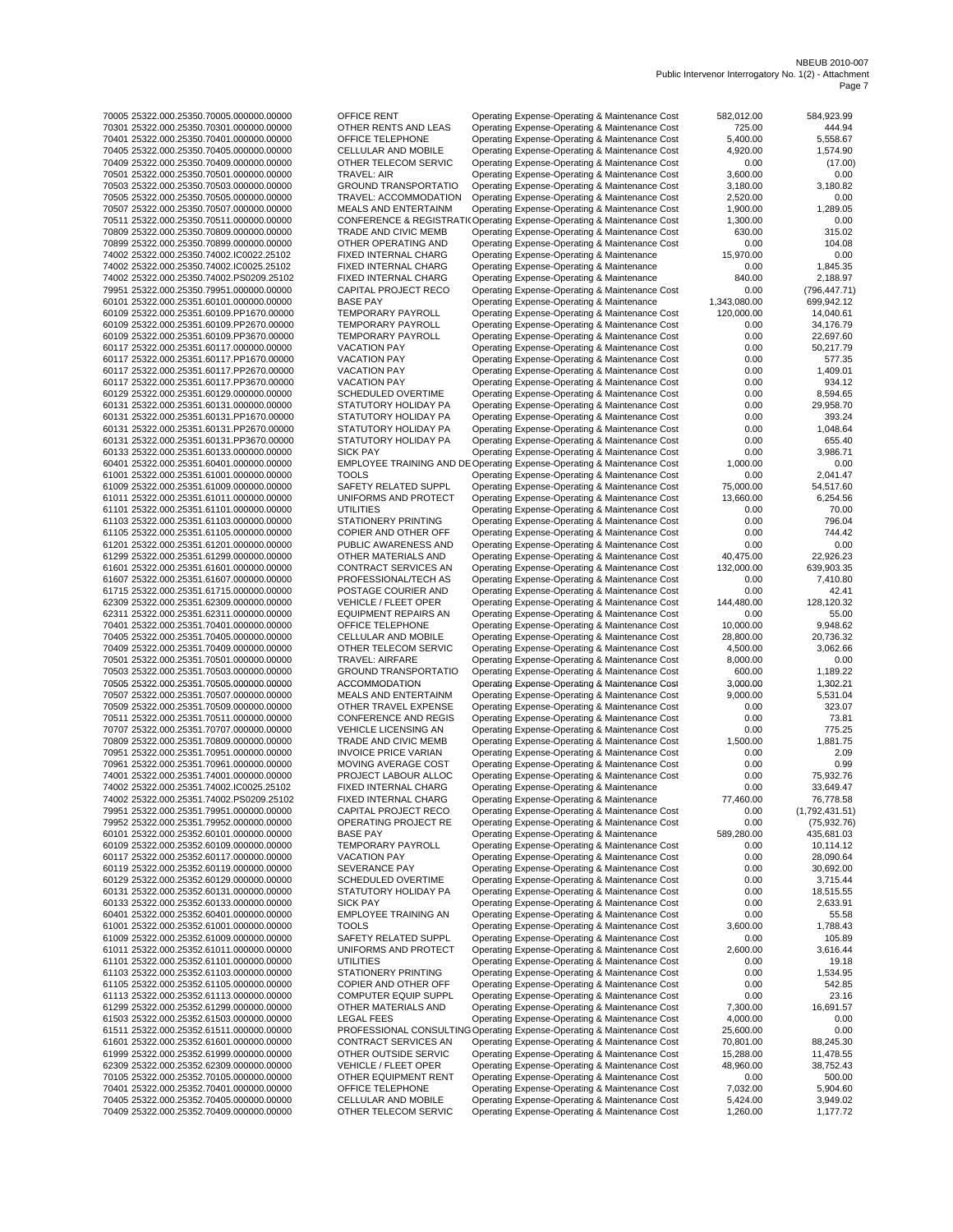| 70501 25322.000.25352.70501.000000.00000  | <b>TRAVEL: AIRFARE</b>           | Operating Expense-Operating & Maintenance Cost                                                   | 3,000.00   | 0.00          |
|-------------------------------------------|----------------------------------|--------------------------------------------------------------------------------------------------|------------|---------------|
| 70503 25322.000.25352.70503.000000.00000  | <b>GROUND TRANSPORTATIO</b>      | Operating Expense-Operating & Maintenance Cost                                                   | 4,348.00   | 1,023.22      |
| 70505 25322.000.25352.70505.000000.00000  | <b>ACCOMMODATION</b>             | Operating Expense-Operating & Maintenance Cost                                                   | 5,650.00   | 4,609.94      |
| 70507 25322.000.25352.70507.000000.00000  | MEALS AND ENTERTAINM             | Operating Expense-Operating & Maintenance Cost                                                   | 2,550.00   | 3,299.89      |
| 70509 25322.000.25352.70509.000000.00000  | OTHER TRAVEL EXPENSE             | Operating Expense-Operating & Maintenance Cost                                                   | 240.00     | 330.23        |
| 70511 25322.000.25352.70511.000000.00000  | CONFERENCE AND REGIS             | Operating Expense-Operating & Maintenance Cost                                                   | 1,600.00   | 1,745.48      |
| 70707 25322.000.25352.70707.000000.00000  | VEHICLE LICENSING AN             | Operating Expense-Operating & Maintenance Cost                                                   | 0.00       | 141.60        |
| 70809 25322.000.25352.70809.000000.00000  | TRADE AND CIVIC MEMB             | Operating Expense-Operating & Maintenance Cost                                                   | 840.00     | 408.05        |
| 74002 25322.000.25352.74002.IC00018.25102 | FIXED INTERNAL CHARGES           | Operating Expense-Operating & Maintenance                                                        | 21,624.00  | 0.00          |
| 74002 25322.000.25352.74002.PS0209.25102  | FIXED INTERNAL CHARG             | Operating Expense-Operating & Maintenance                                                        | 0.00       | 12,936.00     |
|                                           |                                  |                                                                                                  |            |               |
| 79951 25322.000.25352.79951.000000.00000  | CAPITAL PROJECT RECO             | Operating Expense-Operating & Maintenance Cost                                                   | 0.00       | (691, 906.66) |
| 60101 25322.000.25353.60101.000000.00000  | <b>BASE PAY</b>                  | Operating Expense-Operating & Maintenance                                                        | 481,043.00 | 547,837.76    |
| 60109 25322.000.25353.60109.000000.00000  | TEMPORARY PAYROLL                | Operating Expense-Operating & Maintenance Cost                                                   | 0.00       | 1,517.50      |
| 60117 25322.000.25353.60117.000000.00000  | <b>VACATION PAY</b>              | Operating Expense-Operating & Maintenance Cost                                                   | 0.00       | 45,232.71     |
| 60129 25322.000.25353.60129.000000.00000  | SCHEDULED OVERTIME               | Operating Expense-Operating & Maintenance Cost                                                   | 41,060.00  | 55,099.87     |
| 60131 25322.000.25353.60131.000000.00000  | STATUTORY HOLIDAY PA             | Operating Expense-Operating & Maintenance Cost                                                   | 0.00       | 28,913.04     |
| 60133 25322.000.25353.60133.000000.00000  | <b>SICK PAY</b>                  | Operating Expense-Operating & Maintenance Cost                                                   | 0.00       | 2,790.35      |
| 60401 25322.000.25353.60401.000000.00000  | <b>EMPLOYEE TRAINING AN</b>      | Operating Expense-Operating & Maintenance Cost                                                   | 0.00       | 313.95        |
| 61001 25322.000.25353.61001.000000.00000  | <b>TOOLS</b>                     |                                                                                                  |            |               |
|                                           |                                  | Operating Expense-Operating & Maintenance Cost                                                   | 3,600.00   | 1,957.51      |
| 61009 25322.000.25353.61009.000000.00000  | SAFETY RELATED SUPPL             | Operating Expense-Operating & Maintenance Cost                                                   | 0.00       | 1,463.92      |
| 61011 25322.000.25353.61011.000000.00000  | UNIFORMS AND PROTECT             | Operating Expense-Operating & Maintenance Cost                                                   | 5,525.00   | 4,142.60      |
| 61103 25322.000.25353.61103.000000.00000  | STATIONERY PRINTING              | Operating Expense-Operating & Maintenance Cost                                                   | 17,000.00  | 6,896.73      |
| 61105 25322.000.25353.61105.000000.00000  | COPIER AND OTHER OFF             | Operating Expense-Operating & Maintenance Cost                                                   | 300.00     | 491.71        |
| 61109 25322.000.25353.61109.000000.00000  | <b>BOOKS &amp; SUBSCRIPTIONS</b> | Operating Expense-Operating & Maintenance Cost                                                   | 250.00     | 0.00          |
| 61299 25322.000.25353.61299.000000.00000  | OTHER MATERIALS AND              | Operating Expense-Operating & Maintenance Cost                                                   | 9,000.00   | 4,396.82      |
| 61503 25322.000.25353.61503.000000.00000  |                                  | OTHER MATERIALS & SUPPLII Operating Expense-Operating & Maintenance Cost                         | 1,000.00   | 0.00          |
| 61601 25322.000.25353.61601.000000.00000  | CONTRACT SERVICES AN             | Operating Expense-Operating & Maintenance Cost                                                   | 125,000.00 | 57.739.81     |
| 61715 25322.000.25353.61715.000000.00000  | POSTAGE COURIER AND              |                                                                                                  |            |               |
|                                           |                                  | Operating Expense-Operating & Maintenance Cost                                                   | 0.00       | 4.20          |
| 61999 25322.000.25353.61999.000000.00000  | OTHER OUTSIDE SERVIC             | Operating Expense-Operating & Maintenance Cost                                                   | 0.00       | 22.12         |
| 62030 25322.000.25353.62030.000000.00000  | ELECTRICAL AND OTHER             | Operating Expense-Operating & Maintenance Cost                                                   | 0.00       | 361.78        |
| 62060 25322.000.25353.62060.000000.00000  | MEASUREMENT EQUIPMEN             | Operating Expense-Operating & Maintenance Cost                                                   | 0.00       | 10,690.00     |
| 62309 25322.000.25353.62309.000000.00000  | <b>VEHICLE / FLEET OPER</b>      | Operating Expense-Operating & Maintenance Cost                                                   | 123,360.00 | 85,638.31     |
| 70301 25322.000.25353.70301.000000.00000  |                                  | COPIER AND OTHER OFFICE : Operating Expense-Operating & Maintenance Cost                         | 1,500.00   | 0.00          |
| 70401 25322.000.25353.70401.000000.00000  | OFFICE TELEPHONE                 | Operating Expense-Operating & Maintenance Cost                                                   | 7,800.00   | 6,199.20      |
| 70405 25322.000.25353.70405.000000.00000  | CELLULAR AND MOBILE              |                                                                                                  |            |               |
|                                           |                                  | Operating Expense-Operating & Maintenance Cost                                                   | 8,700.00   | 5,282.01      |
| 70409 25322.000.25353.70409.000000.00000  | OTHER TELECOM SERVIC             | Operating Expense-Operating & Maintenance Cost                                                   | 3,000.00   | 2,837.75      |
| 70501 25322.000.25353.70501.000000.00000  | TRAVEL: AIRFARE                  | Operating Expense-Operating & Maintenance Cost                                                   | 6,600.00   | 0.00          |
| 70503 25322.000.25353.70503.000000.00000  | <b>GROUND TRANSPORTATIO</b>      | Operating Expense-Operating & Maintenance Cost                                                   | 1,150.00   | 994.43        |
| 70505 25322.000.25353.70505.000000.00000  | <b>ACCOMMODATION</b>             | Operating Expense-Operating & Maintenance Cost                                                   | 4,560.00   | 1,679.91      |
| 70507 25322.000.25353.70507.000000.00000  | MEALS AND ENTERTAINM             | Operating Expense-Operating & Maintenance Cost                                                   | 5,000.00   | 4,490.17      |
| 70511 25322.000.25353.70511.000000.00000  |                                  | CONFERENCE AND REGISTR/ Operating Expense-Operating & Maintenance Cost                           | 500.00     | 0.00          |
| 70809 25322.000.25353.70809.000000.00000  | TRADE AND CIVIC MEMB             | Operating Expense-Operating & Maintenance Cost                                                   | 500.00     | 2,632.35      |
| 74002 25322.000.25353.74002.PS0209.25102  | FIXED INTERNAL CHARG             | Operating Expense-Operating & Maintenance                                                        | 60,180.00  | 60,504.25     |
|                                           |                                  |                                                                                                  |            |               |
| 79951 25322.000.25353.79951.000000.00000  | CAPITAL PROJECT RECO             | Operating Expense-Operating & Maintenance Cost                                                   | 0.00       | (893, 124.23) |
| 60101 25322.000.25354.60101.000000.00000  | <b>BASE PAY</b>                  | Operating Expense-Operating & Maintenance                                                        | 121,782.00 | 99,757.08     |
| 60117 25322.000.25354.60117.000000.00000  | <b>VACATION PAY</b>              | Operating Expense-Operating & Maintenance Cost                                                   | 0.00       | 7,572.29      |
| 60131 25322.000.25354.60131.000000.00000  | STATUTORY HOLIDAY PA             | Operating Expense-Operating & Maintenance Cost                                                   | 0.00       | 4,177.74      |
| 60133 25322.000.25354.60133.000000.00000  | <b>SICK PAY</b>                  | Operating Expense-Operating & Maintenance Cost                                                   | 0.00       | 1,106.70      |
| 60401 25322.000.25354.60401.000000.00000  | <b>EMPLOYEE TRAINING AN</b>      | Operating Expense-Operating & Maintenance Cost                                                   | 25,000.00  | 31,434.73     |
| 61001 25322.000.25354.61001.000000.00000  | <b>TOOLS</b>                     | Operating Expense-Operating & Maintenance Cost                                                   | 300.00     | (866.73)      |
| 61009 25322.000.25354.61009.000000.00000  | SAFETY RELATED SUPPL             | Operating Expense-Operating & Maintenance Cost                                                   | 3,900.00   | 3,037.75      |
|                                           |                                  | Operating Expense-Operating & Maintenance Cost                                                   | 200.00     |               |
| 61011 25322.000.25354.61011.000000.00000  | UNIFORMS AND PROTECT             |                                                                                                  |            | 97.35         |
| 61105 25322.000.25354.61105.000000.00000  | COPIER AND OTHER OFF             | Operating Expense-Operating & Maintenance Cost                                                   | 5,400.00   | 5,013.36      |
| 61299 25322.000.25354.61299.000000.00000  | OTHER MATERIALS AND              | Operating Expense-Operating & Maintenance Cost                                                   | 8,000.00   | 6,453.88      |
| 70401 25322.000.25354.70401.000000.00000  | OFFICE TELEPHONE                 | Operating Expense-Operating & Maintenance Cost                                                   | 800.00     | 559.66        |
| 70405 25322.000.25354.70405.000000.00000  | CELLULAR AND MOBILE              | Operating Expense-Operating & Maintenance Cost                                                   | 400.00     | 229.47        |
| 70409 25322.000.25354.70409.000000.00000  | OTHER TELECOM SERVIC             | Operating Expense-Operating & Maintenance Cost                                                   | 420.00     | 176.94        |
| 70503 25322.000.25354.70503.000000.00000  | <b>GROUND TRANSPORTATIO</b>      | Operating Expense-Operating & Maintenance Cost                                                   | 3,500.00   | 4,342.34      |
| 70505 25322.000.25354.70505.000000.00000  | <b>ACCOMMODATION</b>             | Operating Expense-Operating & Maintenance Cost                                                   | 3,000.00   | 1,334.49      |
| 70507 25322.000.25354.70507.000000.00000  | MEALS AND ENTERTAINM             | Operating Expense-Operating & Maintenance Cost                                                   | 5,820.00   | 3,556.22      |
|                                           |                                  |                                                                                                  |            |               |
| 70511 25322.000.25354.70511.000000.00000  | CONFERENCE AND REGIS             | Operating Expense-Operating & Maintenance Cost                                                   | 650.00     | 280.00        |
| 70809 25322.000.25354.70809.000000.00000  | TRADE AND CIVIC MEMB             | Operating Expense-Operating & Maintenance Cost                                                   | 1,775.00   | 1,678.11      |
| 74002 25322.000.25354.74002.IC0022.25102  | FIXED INTERNAL CHARG             | Operating Expense-Operating & Maintenance                                                        | 65,299.00  | 61,237.74     |
| 79951 25322.000.25354.79951.000000.00000  | CAPITAL PROJECT RECO             | Operating Expense-Operating & Maintenance Cost                                                   | 0.00       | (219, 620.16) |
| 60101 25322.000.25361.60101.000000.00000  | <b>BASE PAY</b>                  | Operating Expense-Operating & Maintenance                                                        | 0.00       | (5,277.33)    |
| 60117 25322.000.25361.60117.000000.00000  | <b>VACATION PAY</b>              | Operating Expense-Operating & Maintenance Cost                                                   | 0.00       | 3,028.84      |
| 60131 25322.000.25361.60131.000000.00000  | STATUTORY HOLIDAY PA             | Operating Expense-Operating & Maintenance Cost                                                   | 0.00       | 2,163.49      |
| 61105 25322.000.25361.61105.000000.00000  | COPIER AND OTHER OFF             | Operating Expense-Operating & Maintenance Cost                                                   | 0.00       | 841.56        |
| 61299 25322.000.25361.61299.000000.00000  | OTHER MATERIALS AND              |                                                                                                  | 0.00       | 1,237.60      |
| 61503 25322.000.25361.61503.000000.00000  | <b>LEGAL FEES</b>                | Operating Expense-Operating & Maintenance Cost<br>Operating Expense-Operating & Maintenance Cost | 250,000.00 | 330,666.55    |
|                                           |                                  |                                                                                                  |            |               |
| 61507 25322.000.25361.61507.000000.00000  | REGULATORY COMPLIANC             | Operating Expense-Operating & Maintenance Cost                                                   | 400,000.00 | 886,667.65    |
| 61511 25322.000.25361.61511.000000.00000  | PROFESSIONAL CONSULT             | Operating Expense-Operating & Maintenance Cost                                                   | 50,000.00  | 77,351.80     |
| 70401 25322.000.25361.70401.000000.00000  | OFFICE TELEPHONE                 | Operating Expense-Operating & Maintenance Cost                                                   | 1,000.00   | 38.42         |
| 70501 25322.000.25361.70501.000000.00000  | TRAVEL: AIRFARE                  | Operating Expense-Operating & Maintenance Cost                                                   | 1,000.00   | 0.00          |
| 70503 25322.000.25361.70503.000000.00000  | <b>GROUND TRANSPORTATIO</b>      | Operating Expense-Operating & Maintenance Cost                                                   | 1,000.00   | 192.68        |
| 70505 25322.000.25361.70505.000000.00000  | <b>ACCOMMODATION</b>             | Operating Expense-Operating & Maintenance Cost                                                   | 750.00     | 779.03        |
| 70507 25322.000.25361.70507.000000.00000  | MEALS AND ENTERTAINM             | Operating Expense-Operating & Maintenance Cost                                                   | 800.00     | 860.32        |
|                                           | TRAVEL: OTHER TRAVEL             |                                                                                                  |            |               |
|                                           |                                  |                                                                                                  |            |               |
| 70509 25322.000.25361.70509.000000.00000  | <b>EXPENSE</b>                   | Operating Expense-Operating & Maintenance Cost                                                   | 1,000.00   | 0.00          |
| 70899 25322.000.25361.70899.000000.00000  | OTHER OPERATING AND              | Operating Expense-Operating & Maintenance Cost                                                   | 0.00       | 467.88        |
| 74002 25322.000.25361.74002.IC0018.25102  | FIXED INTERNAL CHARG             | Operating Expense-Operating & Maintenance                                                        | 0.00       | 312.50        |
| 74002 25322.000.25361.74002.IC0022.25102  | FIXED INTERNAL CHARG             | Operating Expense-Operating & Maintenance                                                        | 0.00       | 840.00        |
| 74002 25322.000.25361.74002.IC0026.25102  | FIXED INTERNAL CHARG             | Operating Expense-Operating & Maintenance                                                        | 30,000.00  | 2,160.00      |
| 79951 25322.000.25361.79951.000000.00000  | CAPITAL PROJECT RECO             | Operating Expense-Operating & Maintenance Cost                                                   | 0.00       | (781, 398.60) |
| 60101 25322.000.25362.60101.000000.00000  | <b>BASE PAY</b>                  | Operating Expense-Operating & Maintenance                                                        | 677,479.00 | 382,325.04    |
| 60109 25322.000.25362.60109.000000.00000  | TEMPORARY PAYROLL                | Operating Expense-Operating & Maintenance Cost                                                   | 0.00       | 61,704.52     |
|                                           |                                  |                                                                                                  |            |               |
| 60117 25322.000.25362.60117.000000.00000  | <b>VACATION PAY</b>              | Operating Expense-Operating & Maintenance Cost                                                   | 0.00       | 28,455.02     |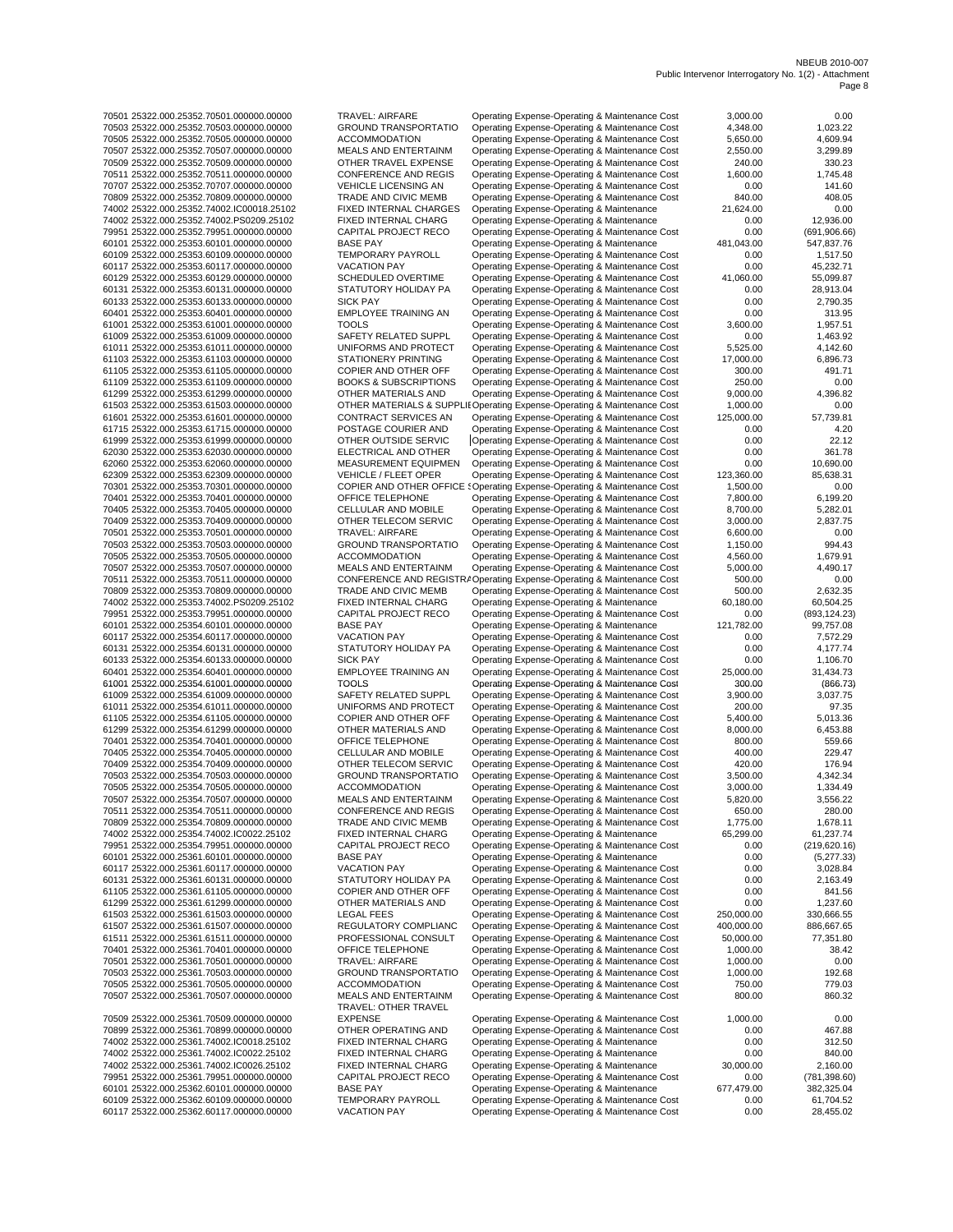|                                                       | NBEUB 2010-007 |
|-------------------------------------------------------|----------------|
| Public Intervenor Interrogatory No. 1(2) - Attachment |                |
|                                                       | Page 9         |

| 60119 25322.000.25362.60119.000000.00000                                             | <b>SEVERANCE PAY</b>                         | Operating Expense-Operating & Maintenance Cost                                                                            | 0.00                   | 12,838.25                    |
|--------------------------------------------------------------------------------------|----------------------------------------------|---------------------------------------------------------------------------------------------------------------------------|------------------------|------------------------------|
| 60129 25322.000.25362.60129.000000.00000                                             | SCHEDULED OVERTIME                           | Operating Expense-Operating & Maintenance Cost                                                                            | 5,000.00               | 9,063.13                     |
| 60131 25322.000.25362.60131.000000.00000                                             | STATUTORY HOLIDAY PA<br><b>SICK PAY</b>      | Operating Expense-Operating & Maintenance Cost                                                                            | 0.00                   | 17,459.17                    |
| 60133 25322.000.25362.60133.000000.00000<br>60401 25322.000.25362.60401.000000.00000 |                                              | Operating Expense-Operating & Maintenance Cost<br>EMPLOYEE TRAINING & DEVE Operating Expense-Operating & Maintenance Cost | 0.00<br>1,000.00       | 13,475.82<br>0.00            |
| 61001 25322.000.25362.61001.000000.00000                                             | <b>TOOLS</b>                                 | Operating Expense-Operating & Maintenance Cost                                                                            | 0.00                   | 16.71                        |
| 61009 25322.000.25362.61009.000000.00000                                             | SAFETY RELATED SUPPL                         | Operating Expense-Operating & Maintenance Cost                                                                            | 0.00                   | 16.95                        |
| 61011 25322.000.25362.61011.000000.00000                                             | UNIFORMS AND PROTECT                         | Operating Expense-Operating & Maintenance Cost                                                                            | 700.00                 | 3,998.91                     |
| 61103 25322.000.25362.61103.000000.00000                                             | <b>STATIONERY PRINTING</b>                   | Operating Expense-Operating & Maintenance Cost                                                                            | 0.00                   | 1,643.66                     |
| 61105 25322.000.25362.61105.000000.00000                                             | COPIER AND OTHER OFF                         | Operating Expense-Operating & Maintenance Cost                                                                            | 0.00                   | 18,866.36                    |
| 61109 25322.000.25362.61109.000000.00000                                             |                                              | BOOKS AND SUBSCRIPTIONS Operating Expense-Operating & Maintenance Cost                                                    | 250.00                 | 0.00                         |
| 61299 25322.000.25362.61299.000000.00000                                             | OTHER MATERIALS AND                          | Operating Expense-Operating & Maintenance Cost                                                                            | 0.00                   | 105.88                       |
| 61503 25322.000.25362.61503.000000.00000                                             | <b>LEGAL FEES</b>                            | Operating Expense-Operating & Maintenance Cost                                                                            | 5,000.00               | 27,204.08                    |
| 61511 25322.000.25362.61511.000000.00000                                             | PROFESSIONAL CONSULT                         | Operating Expense-Operating & Maintenance Cost                                                                            | 16,000.00              | 2,454.00                     |
| 61511 25322.000.25362.61511.IC0024.00000                                             | PROFESSIONAL CONSULT                         | Operating Expense-Operating & Maintenance Cost                                                                            | 32.529.00              | 14,030.88                    |
| 61511 25322.000.25362.61511.IC0035.00000<br>61511 25322.000.25362.61511.IC0037.00000 | PROFESSIONAL CONSULT<br>PROFESSIONAL CONSULT | Operating Expense-Operating & Maintenance Cost                                                                            | 56,684.00<br>31,705.00 | 27,497.40<br>585,513.19      |
| 61715 25322.000.25362.61715.000000.00000                                             | POSTAGE COURIER AND                          | Operating Expense-Operating & Maintenance Cost<br>Operating Expense-Operating & Maintenance Cost                          | 0.00                   | 71,635.24                    |
| 61999 25322.000.25362.61999.000000.00000                                             | OTHER OUTSIDE SERVIC                         | Operating Expense-Operating & Maintenance Cost                                                                            | 0.00                   | 75.00                        |
| 62309 25322.000.25362.62309.000000.00000                                             | VEHICLE / FLEET OPER                         | Operating Expense-Operating & Maintenance Cost                                                                            | 33,840.00              | 19,124.61                    |
| 70301 25322.000.25362.70301.000000.00000                                             | OTHER RENTS AND LEAS                         | Operating Expense-Operating & Maintenance Cost                                                                            | 120,231.00             | 3,903.77                     |
| 70401 25322.000.25362.70401.000000.00000                                             | OFFICE TELEPHONE                             | Operating Expense-Operating & Maintenance Cost                                                                            | 23,160.00              | 7,719.96                     |
| 70405 25322.000.25362.70405.000000.00000                                             | CELLULAR AND MOBILE                          | Operating Expense-Operating & Maintenance Cost                                                                            | 3,793.20               | 2,158.56                     |
| 70409 25322.000.25362.70409.000000.00000                                             | <b>PAGERS</b>                                | Operating Expense-Operating & Maintenance Cost                                                                            | 209.00                 | 0.00                         |
| 70501 25322.000.25362.70501.000000.00000                                             | AIRFARE                                      | Operating Expense-Operating & Maintenance Cost                                                                            | 3,000.00               | 543.44                       |
| 70503 25322.000.25362.70503.000000.00000                                             | <b>GROUND TRANSPORTATIO</b>                  | Operating Expense-Operating & Maintenance Cost                                                                            | 2.100.00               | 14,936.24                    |
| 70505 25322.000.25362.70505.000000.00000                                             | <b>ACCOMMODATION</b>                         | Operating Expense-Operating & Maintenance Cost                                                                            | 1,500.00               | 1,373.75                     |
| 70507 25322.000.25362.70507.000000.00000<br>70509 25322.000.25362.70509.000000.00000 | MEALS AND ENTERTAINM<br>OTHER TRAVEL EXPENSE | Operating Expense-Operating & Maintenance Cost<br>Operating Expense-Operating & Maintenance Cost                          | 600.00<br>0.00         | 1,927.08<br>65.64            |
| 74002 25322.000.25362.74002.IC0018.25102                                             | FIXED INTERNAL CHARG                         | Operating Expense-Operating & Maintenance                                                                                 | 0.00                   | (105.00)                     |
| 74002 25322.000.25362.74002.PS0209.25102                                             | FIXED INTERNAL CHARG                         | Operating Expense-Operating & Maintenance                                                                                 | 13.920.00              | 11,715.39                    |
| 79951 25322.000.25362.79951.000000.00000                                             | CAPITAL PROJECT RECO                         | Operating Expense-Operating & Maintenance Cost                                                                            | 0.00                   | (107, 339.40)                |
| 61109 25322.000.25363.61109.000000.00000                                             | <b>BOOKS AND SUBSCRIPTI</b>                  | Operating Expense-Operating & Maintenance Cost                                                                            | 2,000.00               | 247.78                       |
| 61503 25322.000.25363.61503.000000.00000                                             | <b>LEGAL FEES</b>                            | Operating Expense-Operating & Maintenance Cost                                                                            | 2,000.00               | 9,378.65                     |
| 61511 25322.000.25363.61511.000000.00000                                             |                                              | PROFESSIONAL CONSULTING Operating Expense-Operating & Maintenance Cost                                                    | 2,500.00               | 0.00                         |
| 70503 25322.000.25363.70503.000000.00000                                             | <b>GROUND TRANSPORTATIO</b>                  | Operating Expense-Operating & Maintenance Cost                                                                            | 0.00                   | 373.70                       |
| 70507 25322.000.25363.70507.000000.00000                                             | MEALS AND ENTERTAINM                         | Operating Expense-Operating & Maintenance Cost                                                                            | 0.00                   | 37.39                        |
| 74002 25322.000.25363.74002.IC0027.40121<br>74002 25322.000.25340.74002.000000.00000 | FIXED INTERNAL CHARG<br>FIXED INTERNAL CHARG | Operating Expense-Operating & Maintenance                                                                                 | 75,000.00<br>0.00      | 59,804.36                    |
| 74002 25322.000.25340.74002.000000.10001                                             | CORPORATE ALLOCATION                         | Operating Expense-Operating & Maintenace<br>Operating Expense-Operating & Maintenace                                      | 0.00                   | (254, 576.75)<br>99,973.00   |
| 74002 25322.000.25340.74002.000000.10001                                             | CORPORATE ALLOCATION                         | Operating Expense-Operating & Maintenace                                                                                  | 0.00                   | 15,927.00                    |
| 74002 25322.000.25340.74002.000000.10001                                             | CORPORATE ALLOCATION                         | Operating Expense-Operating & Maintenace                                                                                  | 0.00                   | 70,041.00                    |
| 74002 25322.000.25340.74002.000000.10001                                             | <b>CORPORATE ALLOCATION</b>                  | Operating Expense-Operating & Maintenace                                                                                  | 0.00                   | 380,891.00                   |
| 74002 25322.000.25340.74002.000000.10001                                             | FIXED INTERNAL CHARG                         | Operating Expense-Operating & Maintenace                                                                                  | 0.00                   | 630,576.00                   |
| 74002 25322.000.25340.74002.000000.10001                                             | CORPORATE ALLOCATION                         | Operating Expense-Operating & Maintenace                                                                                  |                        | 57,743.63                    |
| 74002 25322.000.25340.74002.ICSFEE.00000                                             | CORPORATE ALLOCATION                         | Operating Expense-Operating & Maintenace                                                                                  | 0.00                   | 92,564                       |
| 74002 25322.000.25340.74002.ICSFEE.40002                                             | FIXED INTERNAL CHARG                         | Operating Expense-Operating & Maintenace                                                                                  | 0.00                   | 92,564.29                    |
| 79951 25322.000.25340.79951.000000.00000                                             | CAPITAL PROJECT RECO                         | Operating Expense-Operating & Maintenace                                                                                  | 0.00                   | 6,266,855.34                 |
| 79954 25322.000.25340.79954.000000.00000                                             | <b>GEN AND ADMIN RECOVE</b><br>LANDFILL      | Operating Expense-Operating & Maintenace<br>Operating Expense-Operating & Maintenace                                      | 0.00<br>103,067.00     | (6, 266, 855.34)<br>0.00     |
|                                                                                      | FIRM SERVICE AGREEMENT                       | Operating Expense-Operating & Maintenace                                                                                  | 0.00                   | 1,141,000.00                 |
|                                                                                      |                                              |                                                                                                                           | 33,344,466.23          | 6,229,924.62                 |
| 40201 25322.000.00000.40201.000000.00000                                             | CAPACITY RELEASE COS                         | Transportation (Net)                                                                                                      | 0.00                   | 699,091.60                   |
|                                                                                      |                                              |                                                                                                                           | 0.00                   | 699,091.60                   |
| 71119 25322.000.25340.71119.000000.00000                                             | <b>BAD DEBT PROVISION</b>                    | Operating Expense-Bad debt expense                                                                                        | 0.00                   | 311,178.59                   |
|                                                                                      |                                              |                                                                                                                           | 0.00                   | 311,178.59                   |
| 80001 25322.000.00000.80001.000000.00000                                             | DEPR - PLANT PROPERT                         | Amortization of Property, Plant and Equipment                                                                             | 0.00                   | 5,033,674.60                 |
|                                                                                      |                                              |                                                                                                                           | 0.00                   | 5,033,674.60                 |
|                                                                                      |                                              |                                                                                                                           |                        |                              |
| 70701 25322.000.25340.70701.000000.00000                                             | PROPERTY TAXES                               | Municipal and Other Taxes                                                                                                 | 0.00<br>0.00           | 1,052,502.24<br>1,052,502.24 |
|                                                                                      |                                              |                                                                                                                           |                        |                              |
| 82204 25322.000.00000.82204.000000.00000                                             | <b>INTEREST EXPENSE - T</b>                  | Interest on Amounts Due to Associates & Affiliates and                                                                    | 0.00                   | 1,287.52                     |
| 82205 25322.000.00000.82205.000000.00000                                             | <b>INTEREST EXPENSE - O</b>                  | Interest on Amounts Due to Associates & Affiliates and                                                                    | 0.00                   | 123,065.77                   |
| 82206 25322.000.00000.82206.000000.00000                                             | <b>INTEREST EXPENSE - S</b>                  | Interest on Amounts Due to Associates & Affiliates and                                                                    | 0.00                   | 2,410.48                     |
| 82321 25322.000.00000.82321.000000.25321                                             | <b>INTERLOB INTEREST EX</b>                  | Interest on Amounts Due to Associates & Affiliates and                                                                    | 0.00                   | 21,755.29                    |
| 82321 25322.000.00000.82321.FG4270.25321                                             | <b>INTERLOB INTEREST EX</b>                  | Interest on Amounts Due to Associates & Affiliates and                                                                    | 0.00                   | 12,163,835.99                |
| 82403 25322.000.00000.82403.000000.00000                                             | <b>BANK CHARGES</b>                          | Interest on Amounts Due to Associates & Affiliates and                                                                    | 0.00                   | 31,704.47                    |
|                                                                                      |                                              |                                                                                                                           | 0.00                   | 12,344,059.52                |
| 80011 25322.000.00000.80011.000000.00000                                             | DEPR - LEASEHOLD IMP                         | Amortization of Deferred Development Costs                                                                                | 0.00                   | 2,157,005.89                 |
| 80016 25322.000.00000.80016.000000.00000                                             | DEPR - INTANGIBLE AC                         | Amortization of Deferred Development Costs                                                                                | 0.00                   | 308,985.07                   |
| 80101 25322.000.00000.80101.000000.00000                                             | AMORTIZATION - OTHER                         | Amortization of Deferred Development Costs                                                                                | 0.00                   | 75,000.00                    |
| 80101 25322.000.00000.80101.MCGOWL.00000                                             | AMORTIZATION - OTHER                         | Amortization of Deferred Development Costs                                                                                | 0.00                   | 200,000.04                   |
|                                                                                      |                                              |                                                                                                                           | 0.00                   | 2,740,991.00                 |
|                                                                                      |                                              | <b>Total Expenses</b>                                                                                                     |                        |                              |

**Income before Extraordinary Items, Regulatory Deferral and Return on Rate Base**

(22,738,779.00)<br>(22,738,779.00)

35999 25322.000.00000.35999.RDINCO.00000 OTHER REVENUE Regulatory Deferral 0.00 (22,238,279.000)

**Regulated Return on Equity**